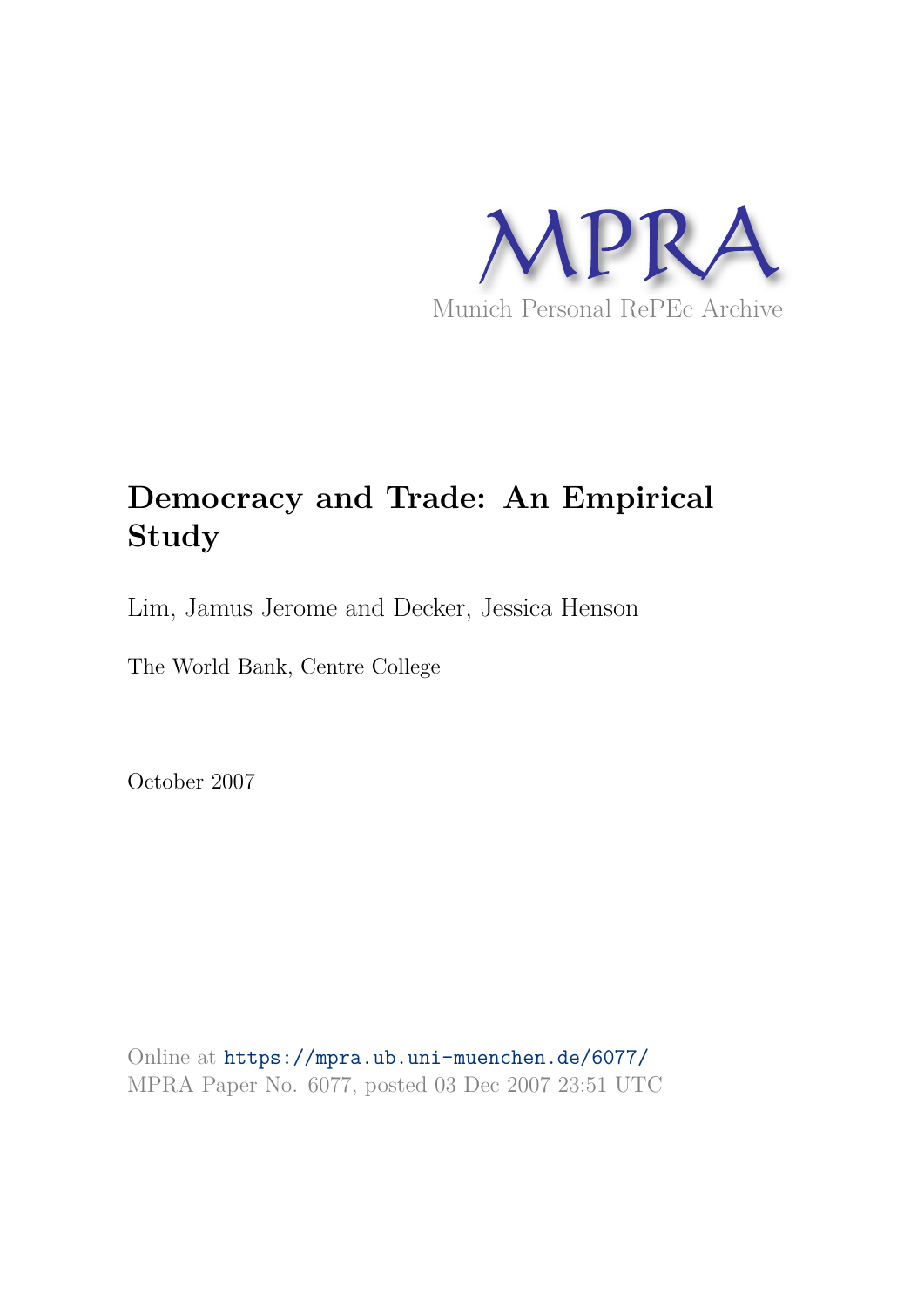## Democracy and Trade: An Empirical Study

Jessica Henson Decker & Jamus Jerome Lim <sup>∗</sup>

October 11, 2007

#### Abstract

The theoretical discussion on globalization has suggested that there are linkages between democracy and trade, although the direction of influence is less certain. Formal empirical studies remain scarce, and have often focused on the question of whether democratic regimes influence trade policy, as opposed to the actual relationship between democracy and trade. This paper seeks to answer the question, "Do democracies trade more?" by applying the gravity equation to a large dataset of bilateral trade data for the period 1948-1999, while taking into account the role of democracy. It finds that democracy has a positive effect on trade flows, but only after controlling for trade pair heterogeneity. In addition, it makes the case for studies of this nature to draw a distinction between trade flows in the pre- and post-1990s period of rapid democratization as well as between developed and developing countries.

KEYWORDS: Democracy, trade, gravity model JEL CLASSIFICATION: F13, P51

<sup>∗</sup>Centre College. Emails: jessica.decker@centre.edu and jamus.lim@centre.edu (corresponding author). We thank Eileen Brooks, Solange Gouvea, Kay Pommerenke, and two anonymous referees for very helpful tips and suggestions; naturally, we absolve them from any errors and omissions. We have benefited from financial support from Faculty Development Committee, Centre College (Decker) and the Graduate Division, University of California, Santa Cruz (Lim).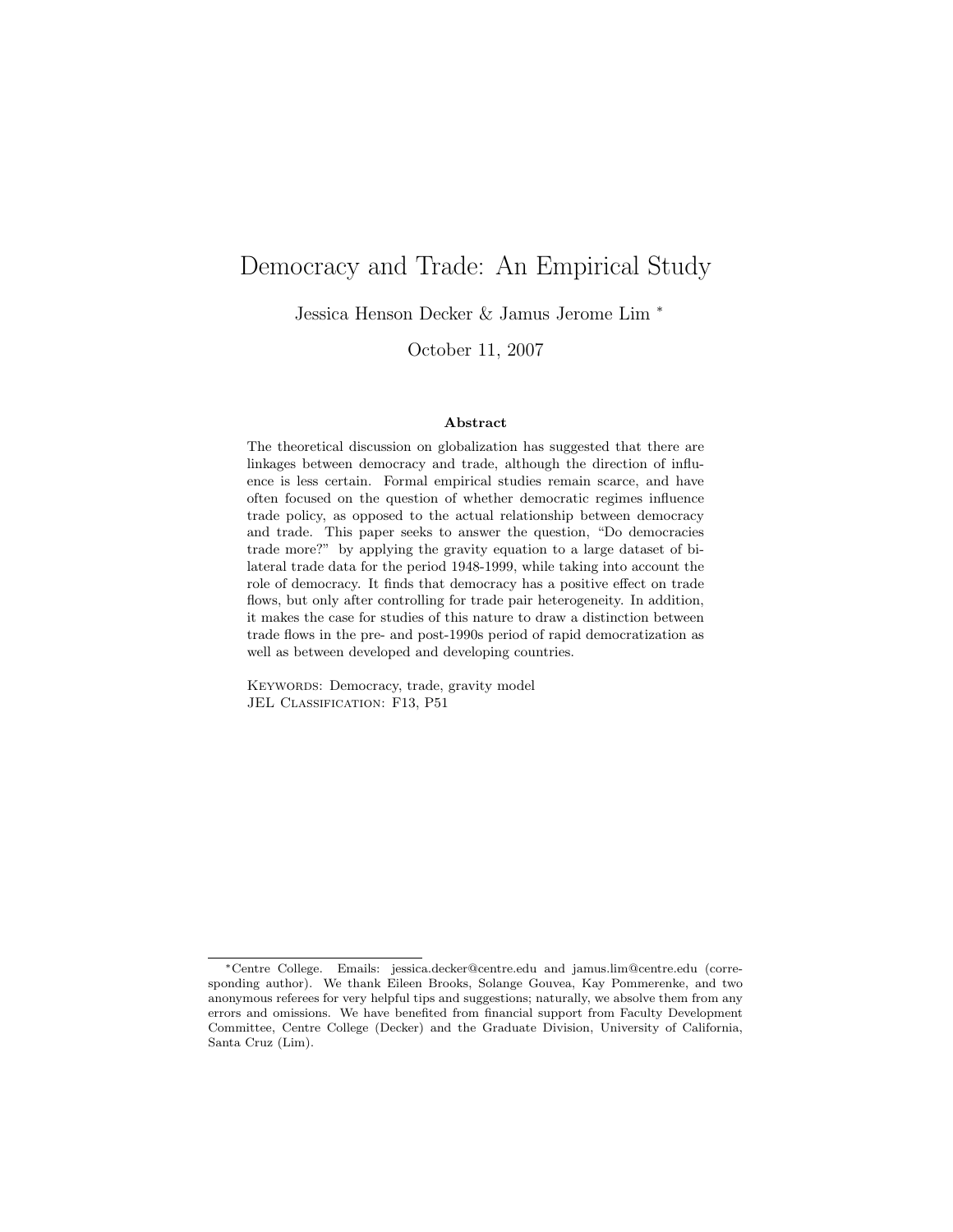The crossroads oif trade are the meeting place of ideas, the attrition ground of rival customs and beliefs; diversities beget conflict, comparison, thought; superstitions cancel one anogther, and reason begins.

The Life of Greece (Will Durant)

#### 1 Introduction

The ongoing debate on globalization has often centered around one of its purported benefits: that it fosters a greater degree of involvement by individual citizens in the political process. In other words, it is a question of how globalization promotes democracy. Insofar as international trade is a significant indicator of the phenomenon of globalization, this suggests that there should exist a relationship between the extent to which a country trades and its level of democratic participation. Indeed, declarations of such linkages are widely proclaimed. On one hand, Bonanno (1997, p. 2) states that "[s]trengthening the world's trading system is one of the major keys to fostering democracy around the world"; on the other, Engler (2003, p. 1) argues that "[free trade] will erode key democratic norms such as workers' rights and the ability to legislate environmental protections."

Yet despite the maelstrom generated in the popular press on this topic, academic research on the links between democracy and trade remains somewhat limited. While the empirical literature on the effects of both democracy on economic growth as well as trade on economic growth is large and flourishing, $\frac{1}{2}$ relative little has been done in studying how democracy affects trade, or vice versa.

This is not for lack of a theoretical basis, however. The literature on endogenous tariff formation (Mayer 1984) predicts that trade policy formulated under the environment of direct democracy follows the preferences of the median voter; while extending this to a representative democracy yields an equilibrium tariff that is a weighted mean of voters' individually optimal tariffs (Yang 1995). In either case, research anticipates that politically-influenced governments will, as democracy advances, increasingly respond to the desired tariff rates of the electorate. Consider, in a Heckscher-Ohlin world, a relatively labor (capital) abundant country for which the initial selectorate consists of a large fraction of capital (labor) owners. Suppose that this body is then gradually eroded as democratization expands the proportional weight of the relatively abundant non-capital (non-labor) owning class. Vote-maximizing governments will find that high tariff rates—even when fully redistributed back to voters—no longer compensate the income loss due to protection. The result is an increasing bias toward a trade policy that maximizes electorate welfare, and hence one that maximizes the gains from trade. In this case, democracy unambiguously spurs trade.

<sup>1</sup>See Tavares & Wacziarg (2001) and Frankel & Romer (1999) for recent examples of each.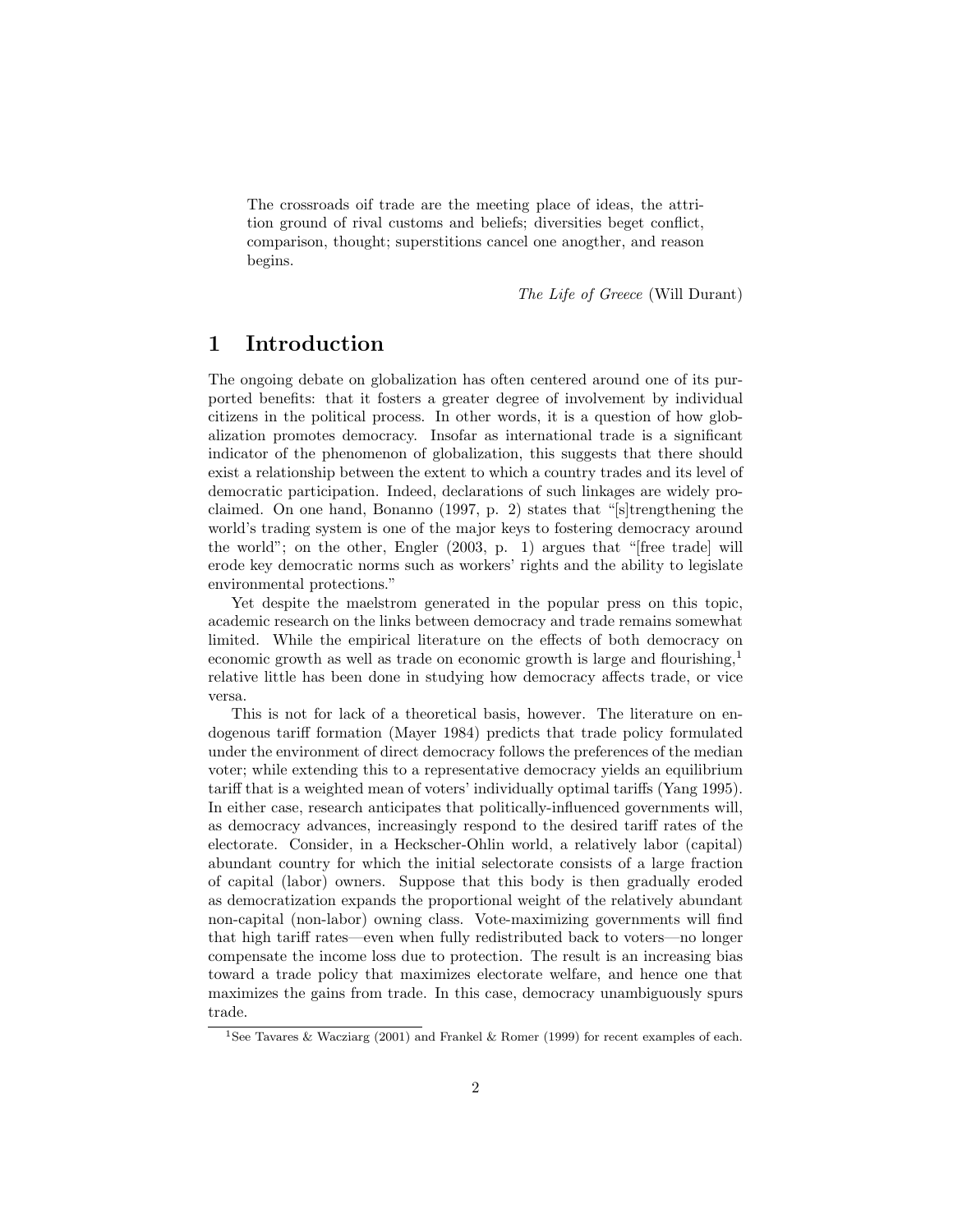More recent work on the political economy of protection (Grossman & Helpman 1994) tells a somewhat different story. If rational policymakers maximize a weighted sum of campaign contributions and general welfare, the equilibrium tariff depends on the relative weights placed on each in the government's objective function. To the extent that special interest groups are more active in a democracy (Olson 1982), they might constitute a greater weight, and therefore a greater level of democracy would lead to higher trade barriers. Conversely, political competition generated in an active democracy might imply that policymakers weight more heavily general versus special interest welfare. These models are silent as to which influence might dominate; however, empirical work testing the protection for sale model has yielded results that are supportive of a positive linkage between democracy and trade (Mitra, Thomakos & Ulubaşoğlu 2002).

Nonetheless, the discussion above overlooks the actual relationship between democracy and trade flows. Needless to say, trade policy need not translate directly to actual trade volumes, since the former is primarily a governmentinduced policy decision while the latter, a private one. While one would expect a high correlation between trade policy and actual trade outcomes, it is nonetheless interesting to examine the actual real value of trade between states, and to see if democracy plays a role there.<sup>2</sup>

This paper seeks to answer the basic question, "Do democracies trade more?" This research direction allows us to abstract from the interesting, but more complex, endogeneity and causality issues that arise when attempting to study the effects of democracy on trade. Instead, the analysis allows for an accounting of whether the debates surrounding free trade and democracy are even justified, and if so, whether these arguments have taken into account empirical realities pertaining to the issue. As a result, the paper will also be able to inform the existing policy debate.

The few empirical papers that have studied this direct effect include the work of Dixon & Moon (1993), who analyze the effect of joint democracy on U.S. exports; Morrow, Siverson & Tabares (1998), who, using data for major powers over 1907–1990, test three competing arguments of the effects of international politics on trade flows, one of which is a joint democracy hypothesis; Mansfield, Milner & Rosendorff (2000), who analyze the effects of alternative democratic regime characteristics on trade flows for members of the interstate system (as classified by Singer & Small (1994)) for five-year periods between 1960 to 1990; and Bliss & Russett (1998), who assess trade in a yearly fashion for 1962 through 1989, using bilateral dyads for the world's top 14 exporters, each with differing degrees of democratic political institutionalism. All find that democracy has a

<sup>2</sup>Some recent papers that have examined the indirect channel of democracy on trade policy are Adserà  $\&$  Boix (2002), who study the effects of democracy on both trade policy as well as the size of the public sector; Mansfield, Milner & Rosendorff (2002), who present a model that relates PTA formation with democracy; Polachek (1997), who considers the mitigating effect of democracies on conflict via trade, and the papers by Eichengreen & Leblang (2006), Milner & Kubota (2005), and O'Rourke & Taylor (2006), all of which directly test the linkages between democracy and trade policy via measures such as trade openness or the level of tariff protection.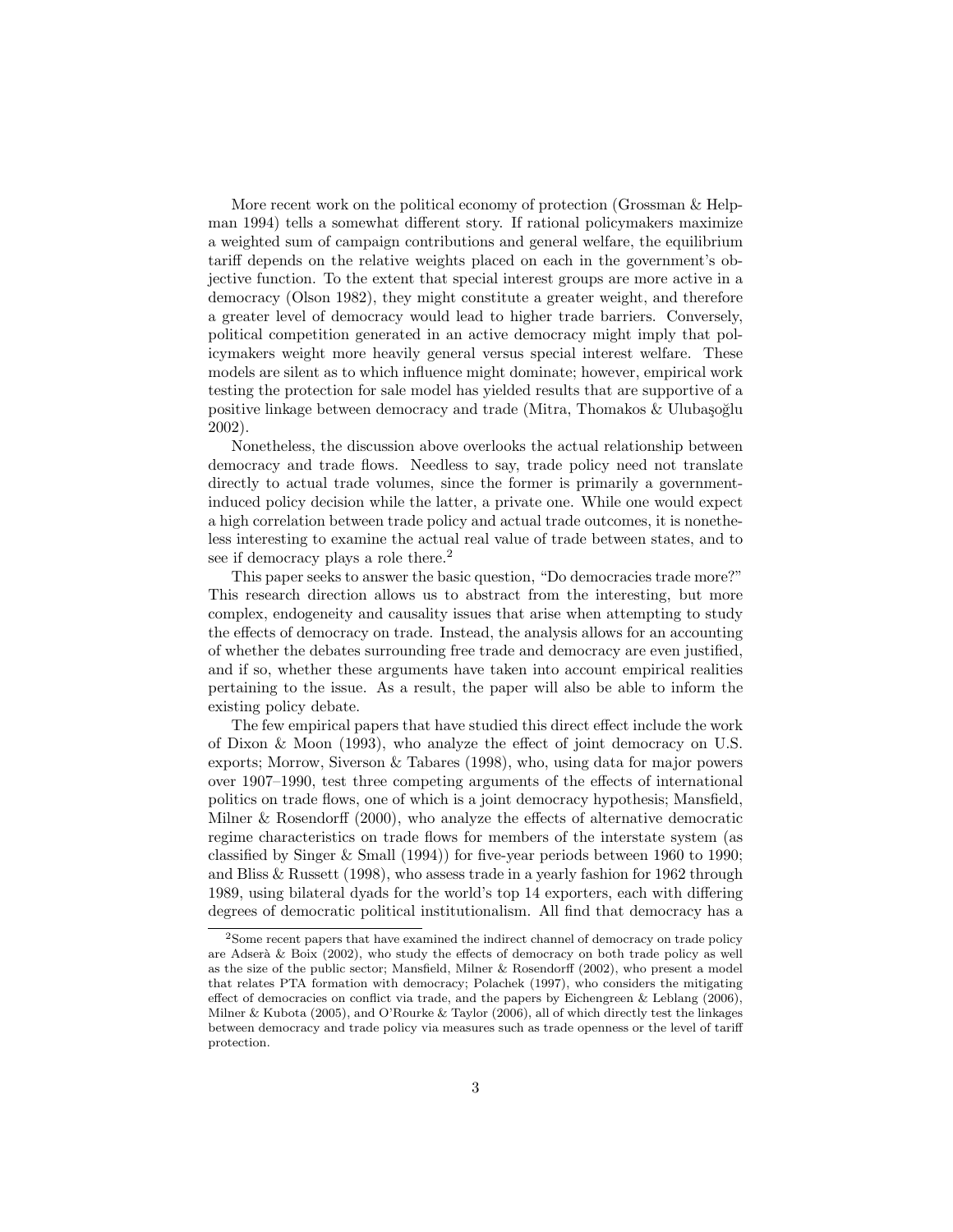positive effect on trade.

This research paper contributes to the existing literature on trade policy in three ways. First, it utilizes a very large set of trade data that is not restricted to U.S. trade with other countries, but bilateral trade between these countries as well. Second, the dataset employed is also very long: Observations begin in 1948 and conclude with data up to (and including) the year 1999. In addition, it considers both binary as well as quantitative measures of democracy, as adapted from the Polity IV dataset (Marshall & Jaggers 2003). Third, it exploits panel regression techniques to estimate the full regression, and hence provide a richer analysis that also takes into account country heterogeneity.

The remainder of this paper is organized as follows. Section 2 describes the econometric model used for the present study, as well as the dataset. This section is followed by estimation results (Section 3) and a range of extensions and robustness checks (Section 4). A final section concludes and provides suggestions for future research.

#### 2 Econometric Model and Data Description

The workhorse econometric model used for this paper is the gravity model. The gravity model is a natural candidate for examining trade flows and how these might be affected by democracy. The basic prediction of the gravity model that trade between two nations varies proportionally to the (economic) size of these countries and inversely to their distance—is one of the most enduring relationships in empirical economics. As a result, it has been used to explore a range of phenomena. These include the extent to which national borders matter in trade (McCallum 1995), the effects of a common currency on trade (Rose 2000), the role of international institutions in promoting trade flows (Rose 2005), the differences between competing theories of international trade (Feenstra, Markusen & Rose 2001), and the patterns of sovereign debt and lending (Rose & Spiegel 2004). In this respect, the present paper does not depart too far from the existing empirical literature on the determinants of trade flows.

The benchmark gravity model used was of the following form:

$$
\ln (T_{ijt}) = \alpha + \beta_1 \ln (Y_i Y_j)_t + \beta_2 \ln \left( \frac{Y_i}{N_i} \cdot \frac{Y_j}{N_j} \right)_t + \beta_3 \ln D_{ij}
$$
  
+ **DEMOC**<sub>ijt</sub> $\theta$  +  $\ln \mathbf{X}_{ij} \delta$  +  $\ln \mathbf{Y}_{ijt} \gamma$  +  $\varepsilon_{ijt}$ , (1)

where  $T_{ijt}$  denotes the mean real value of bilateral trade between state i and state j at time t,  $Y_i$  is real GDP of state i,  $N_i$  is its population size (and hence  $\frac{Y_i}{N_i}$  is a measure of state i real GDP per capita),  $D_{ij}$  is the great circle distance between i and j, and  $\boldsymbol{X}_{ij}$  and  $\boldsymbol{Y}_{ijt}$  are vectors of time invariant and time dependent controls that influence bilateral trade, respectively.<sup>3</sup> The error

<sup>&</sup>lt;sup>3</sup>The controls employed in this study include: Time variant binary dummy variables for free trade agreements, currency union, and current colony status; time invariant binary dummies for contiguity, common language, landlocked countries, island nations, land masses, common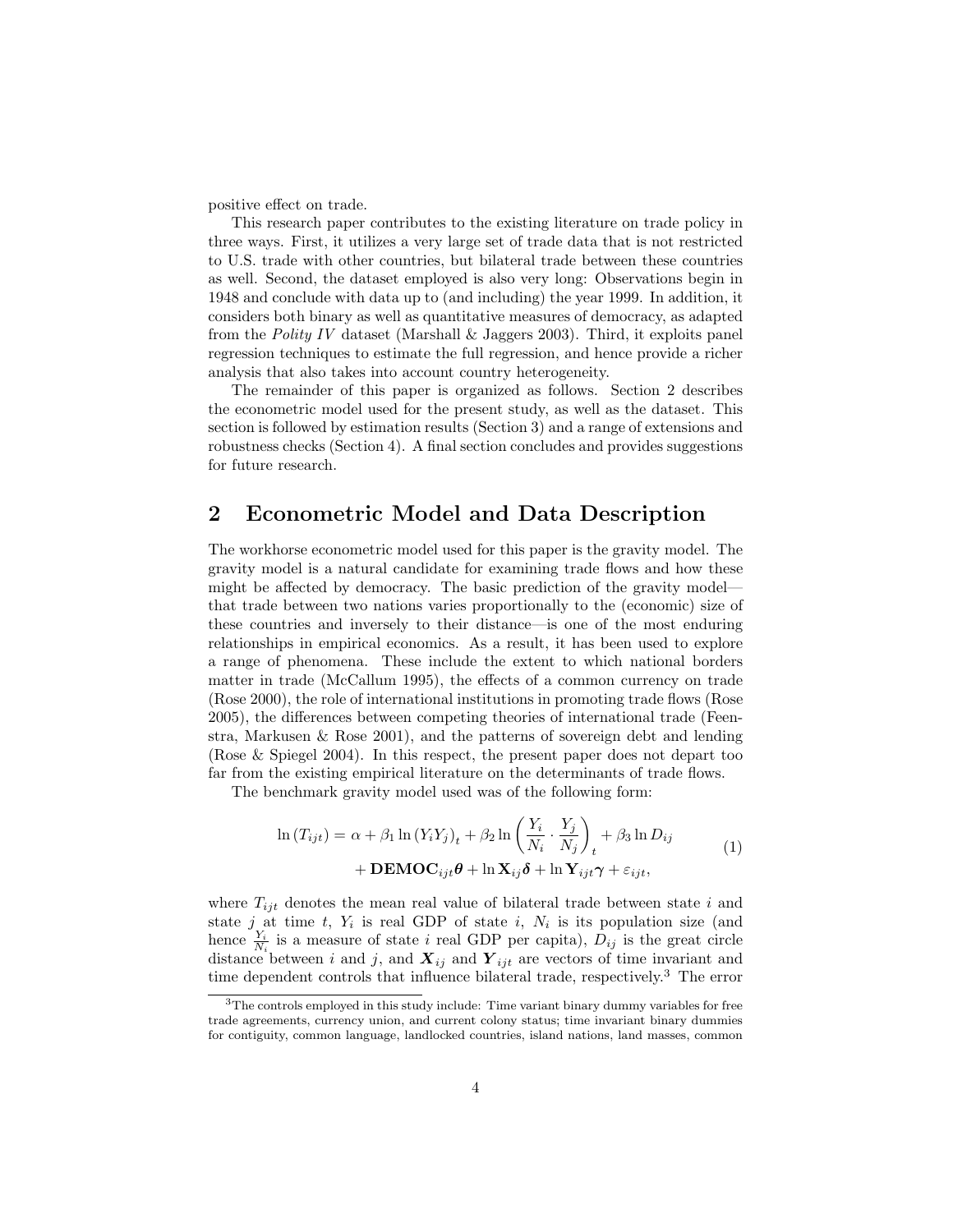terms  $\varepsilon_{ijt}$  are assumed to be distributed i.i.d.  $N(0, \sigma_{\varepsilon}^2)$ , and the key variable of interest,  $\text{DEMOC}_{ijt}$ , is variously taken to be:

$$
\mathbf{DEMOC}_{ijt} = \begin{cases} ONEDEMOC_{ijt} + BOTHDEMOC_{ijt} \\ \ln(DEM_i \cdot DEM_j)_t \end{cases}, \tag{2}
$$

where ONEDEMOC<sub>ijt</sub> (BOTHDEMOC<sub>ijt</sub>) is an indicator variable that take on unity when one country (both countries) of the two-country pair  $i$  and  $j$  is a democracy at time  $t$ , and zero otherwise, and  $DEM_i$  is a continuous variable for the level of democracy prevailing in country i, and  $DEM \in [0, 10]$ . Note that since the data are for country pair observations, we restrict the coefficients of either permutation (*i*'s trade with *j* or *j*'s trade with *i*) to be equivalent.

The trade data are drawn from the International Monetary Fund Direction of Trade statistics. The data cover bilateral trade between 217 IMF country codes between  $1948$  and  $1999.<sup>4</sup>$  Controls were obtained from the World Bank World Development Indicators, the CIA World Factbook, the World Trade Organization Annual Reports, the Penn World Tables, and the IMF Annual Report of Exchange Rate Arrangement and Exchange Restrictions. Missing observations, where possible, were substituted with comparable equivalents from either the Penn World Tables, the IMF International Financial Statistics, or the Statesman's Yearbook. The democracy variable is adapted from the Polity IV dataset (Marshall & Jaggers 2003).

#### 3 Data Estimation and Results

We begin with a statistical description of the data. We first consider the case where democracy is treated as a binary yes/no variable. The sample sizes for when both countries are democracies versus when both are not are roughly comparable (44,912 to 45,984). The means for some key variables are summarized in Table 1.

Interestingly, country pairs in which both countries are democratic display a larger mean value for the logarithm of real trade, as compared to country pairs in which both countries are non-democratic. However, due to the relatively large standard deviations, these are unlikely to be statistically distinct. Indeed, this result might entirely be driven by the relatively higher wealth levels in democratic nations (compare the means of log GDP per capita in the two cases).

Further insight into this relationship can be seen by comparing cross correlations (Table 2). Evidently, the correlation between economic size and trade flows is stronger for democratic trading pairs compared to nondemocratic pairs—more

colonial occupier, common colonial history, and common nation status; and a continuous timevariant variable for trade openness. The control variables as well as data sources are discussed in fuller detail in the appendix.

<sup>&</sup>lt;sup>4</sup>Note that IMF country codes may not refer to the typical Westphalian sovereign state: Other than the usual suspects, these codes also include independent territories, colonies, overseas departments, and newly-independent states of former countries.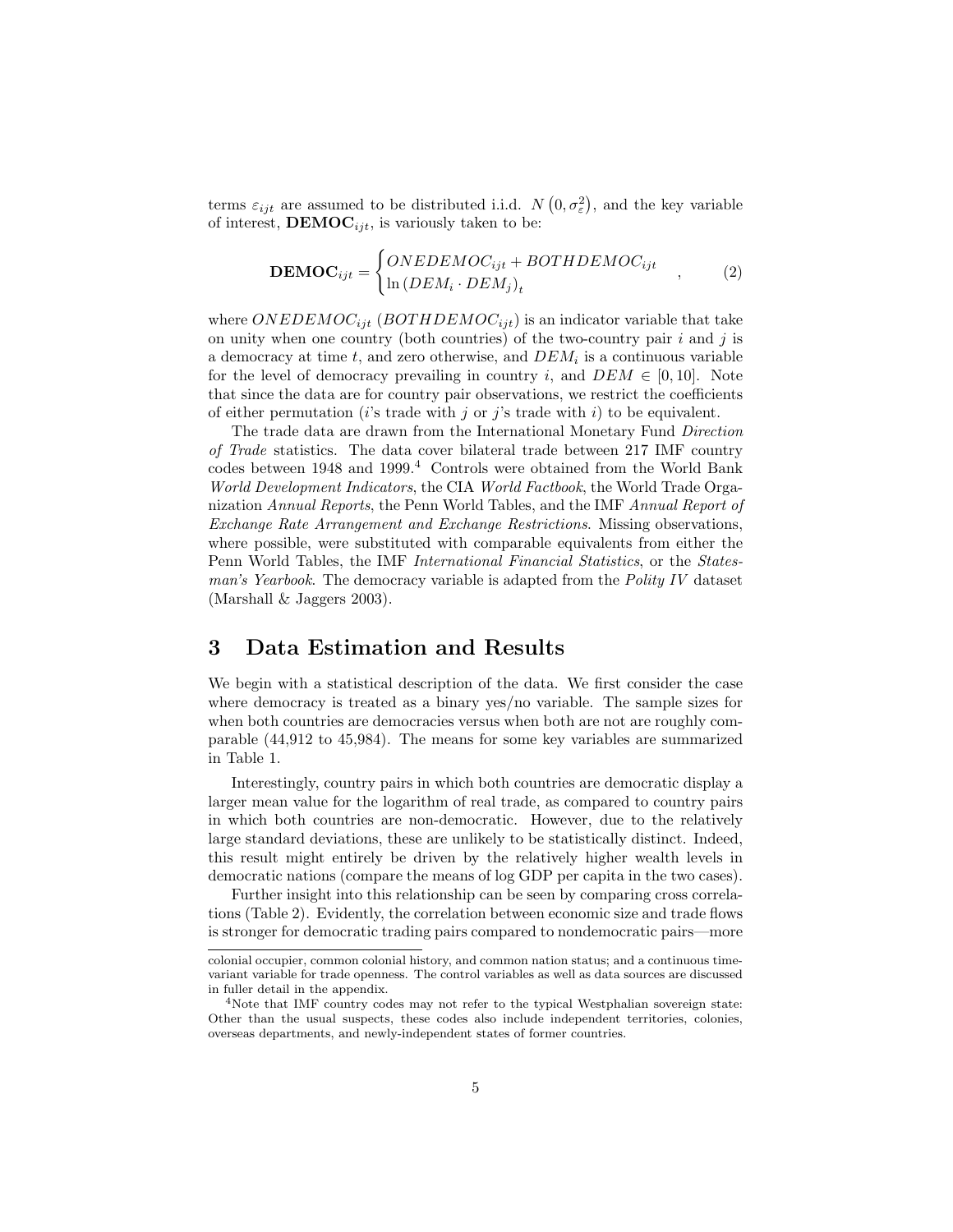|                     | Both democratic  | Both nondemocratic |
|---------------------|------------------|--------------------|
| Log real trade      | 11.724           | 9.257              |
|                     | (3.24)           | (3.06)             |
| Log real GDP        | 49.432<br>(2.52) | 47.356<br>(2.21)   |
| Log real GDP/capita | 16.946           | 15.025             |
|                     | (1.38)           | (1.42)             |
| Log distance        | 8.208            | 7.920              |
|                     | (0.88)           | (0.88)             |
|                     | 44,912           | 45,984             |

Table 1: Descriptive statistics†

† Notes: Standard errors are reported in parentheses.

than one and a half times stronger. However, these simple correlations mask time-series effects; after all, trade exploded worldwide after the second World War.

For instance, consider the trading relationship between the United States and Canada, two countries with a long history of strong democratic rule, and sharing geographical proximity. Over the postwar period, the most distinct feature concerning average trade flows between the pair is the clear rising trend: Average trade flows were \$74.46 million in 1948 (in constant 1984 U.S. dollars), and this peaked at \$1.1 billion in 1999 (Figure 1(a)).

Next, consider the trading relationship between the following two nondemocratic countries—China and Myanmar—similarly located in geographical proximity to each other. Average merchandise trade between the pair exhibit considerably more variation: Trade plunged following Mao's Cultural Revolution in 1967 (finding its nadir at \$0.1 billion in 1969), before rising through most of the 1980s and 90s. By the end of the 1990s, trade had reached new highs of more than \$2 million a year (Figure 1(b)).

We now move on to examine the descriptive statistics for the case where democracy is treated as a continuous term. Simple scatter plots of the data reveal no distinct patterns. The graphs of the value of bilateral trade against the continuous democracy variable for the years 1965 and 1995 are shown in Figure 2 below. This preliminary analysis thus hints to the possibility that, contrary to the existing empirical literature, there seems to be no relationship between democracy and trade.

This conclusion may be premature, however. In particular, the graphs only display a snapshot of patterns in the data. In order to yield more meaningful conclusions, as well as exploit the richness of the panel dataset, we proceed to more rigorous empirical analysis.

Table 3 presents the benchmark regressions for the pooled dataset under several alternative specifications. These are:  $(B1)$  The regression in (1) with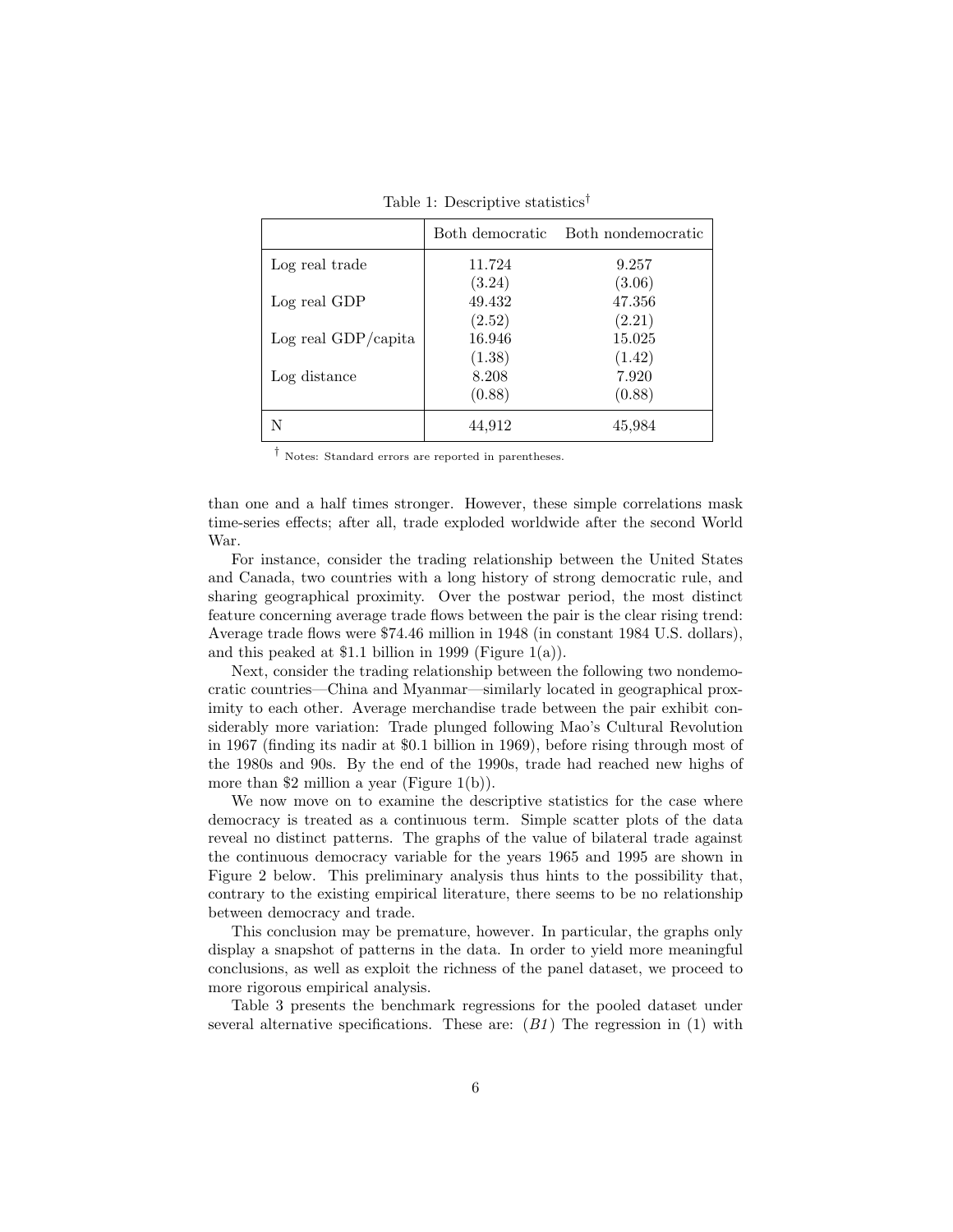|                                                                       | Log real trade                      |                            | Log real GDP Log real GDP/capita | Log distance |  |
|-----------------------------------------------------------------------|-------------------------------------|----------------------------|----------------------------------|--------------|--|
|                                                                       | Both democratic                     |                            |                                  |              |  |
| Log real trade<br>Log real GDP<br>Log real GDP/capita<br>Log distance | 1.000<br>0.767<br>0.548<br>$-0.355$ | 1.000<br>0.480<br>$-0.028$ | 1.000<br>$-0.144$                | 1.000        |  |
|                                                                       |                                     |                            | Both nondemocratic               |              |  |
| Log real trade<br>Log real GDP<br>Log real GDP/capita<br>Log distance | 1.000<br>0.470<br>0.333<br>$-0.148$ | 1.000<br>0.413<br>$-0.363$ | 1.000<br>$-0.136$                | 1.000        |  |

Table 2: Cross correlations of key variables<sup>†</sup>

† Notes: Selected variables reported. All correlations were significant at the 1% level.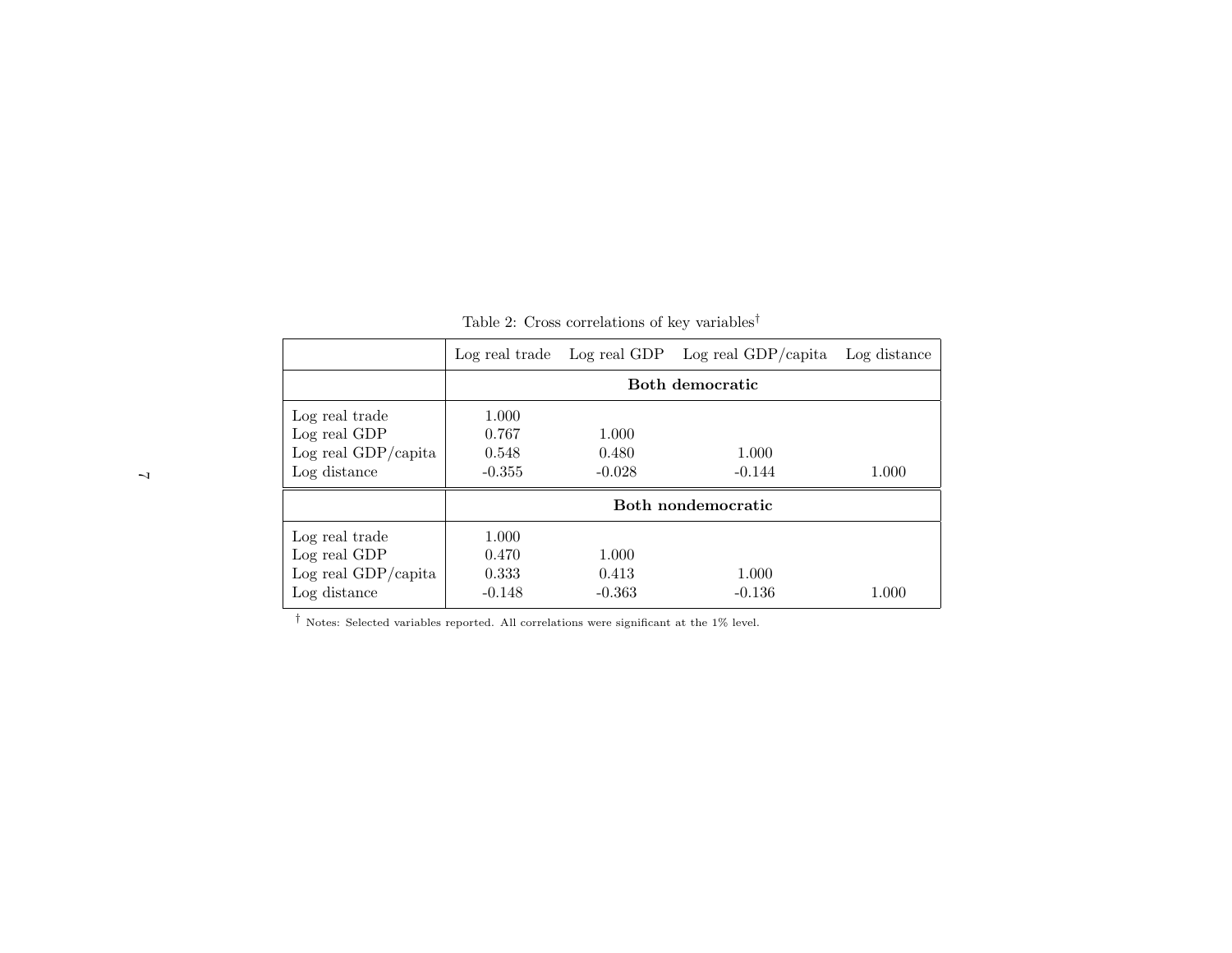

Figure 1: Trade flows between both democratic and both nondemocratic trading pairs.

binary indicators for trade pairs in which both countries are democracies and for trade pairs in which only one is a democracy, as summarized by the upper specification in (2); ( $B2$ ) The same regression as  $(B3)$ , but with quadratic terms for both log GDP and log GDP per capita;  $(B3)$  The regression in (1) with the continuous measure of democracy, as given in the lower specification of (2);  $(B4)$  The same regression as  $(B3)$ , but with quadratic terms for both log GDP and log GDP per capita.

We first consider the regressions with the binary indicator variables for democracy (specifications  $(B1)$  and  $(B2)$ ). Interestingly, the OLS results suggest that, in either case when both countries are democracies or where only one is a democracy, there is less trade between these two countries. These coefficients are significant for both specifications, and for specification  $(B1)$ , the coefficient for the one democracy dummy is significant at the 5 percent level. This result is in stark contrast to the results of previous studies, all of which find a positive relationship between democracy and trade, using much of the same controls.

Moving on to the regressions with the continuous measure of democracy (specifications  $(B3)$  and  $(B4)$ ), the results are in line with the basic results of the first two specifications. That is, the greater the level of democracies in nations that form a trading pair, the less these countries trade with each other; indeed, the results indicate that these nations trade between  $e^{-0.093} \approx 0.91$ and  $e^{-0.082} \approx 0.92$  times, or about 8–9 percent, less. Note, however, that the coefficient for specification  $(B_4)$  is insignificant at the 10 percent level.

Why this apparent incongruity with earlier studies? This could be due to two possible reasons. First, the larger dataset, which includes not just bilateral trade between developed (often democratic) countries and developing (often non-democratic) countries, is able to provide a contrasting result that is not captured when employing a dataset that does not fully capture variable changes across space as well as time. Second, and related to the first, the differences could arise due to trade-pair heterogeneity that is not well captured by simple OLS. In order to conclusively pin down the relationship between democracy and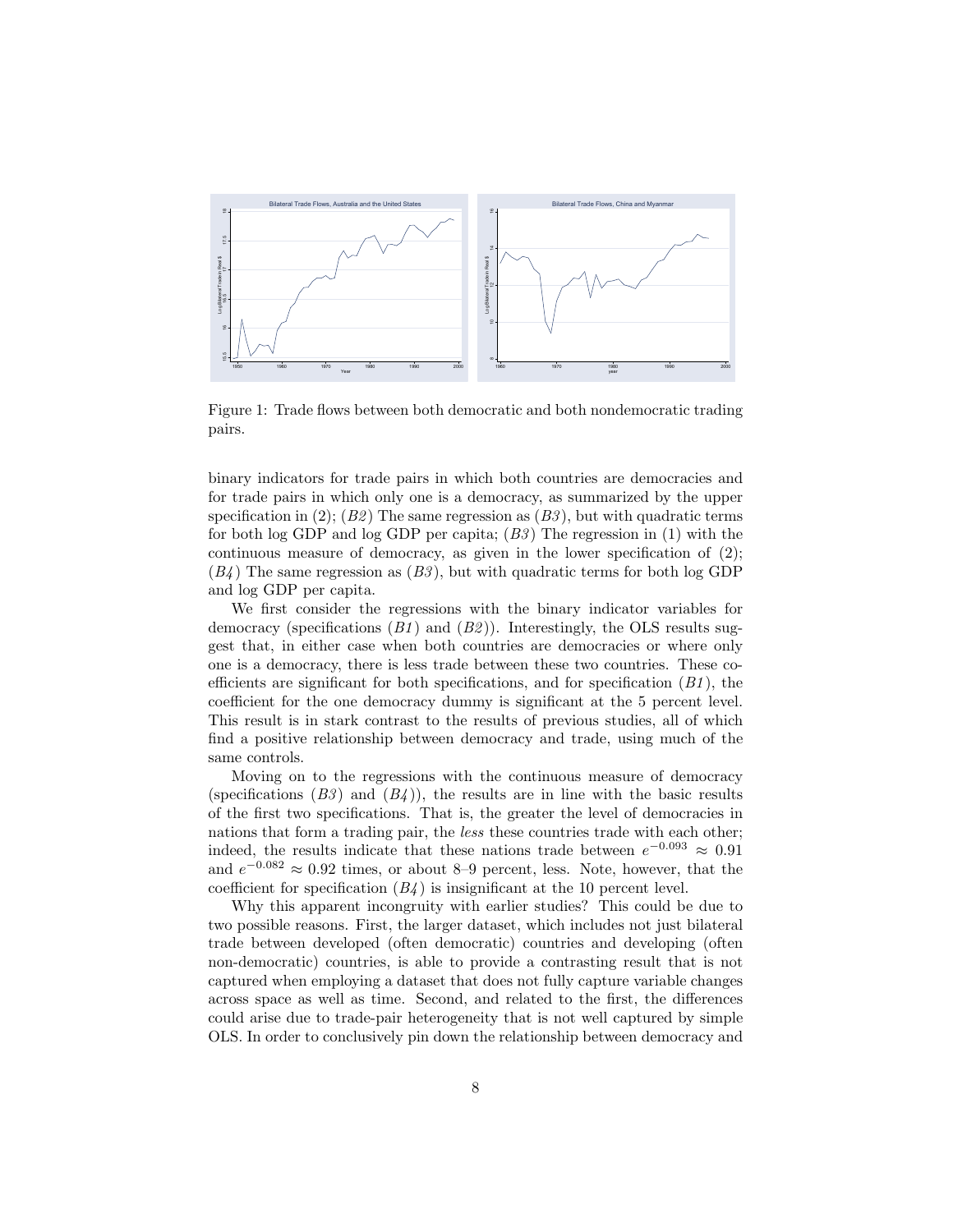

Figure 2: Relationship between democracy and trade, 1965 and 1995.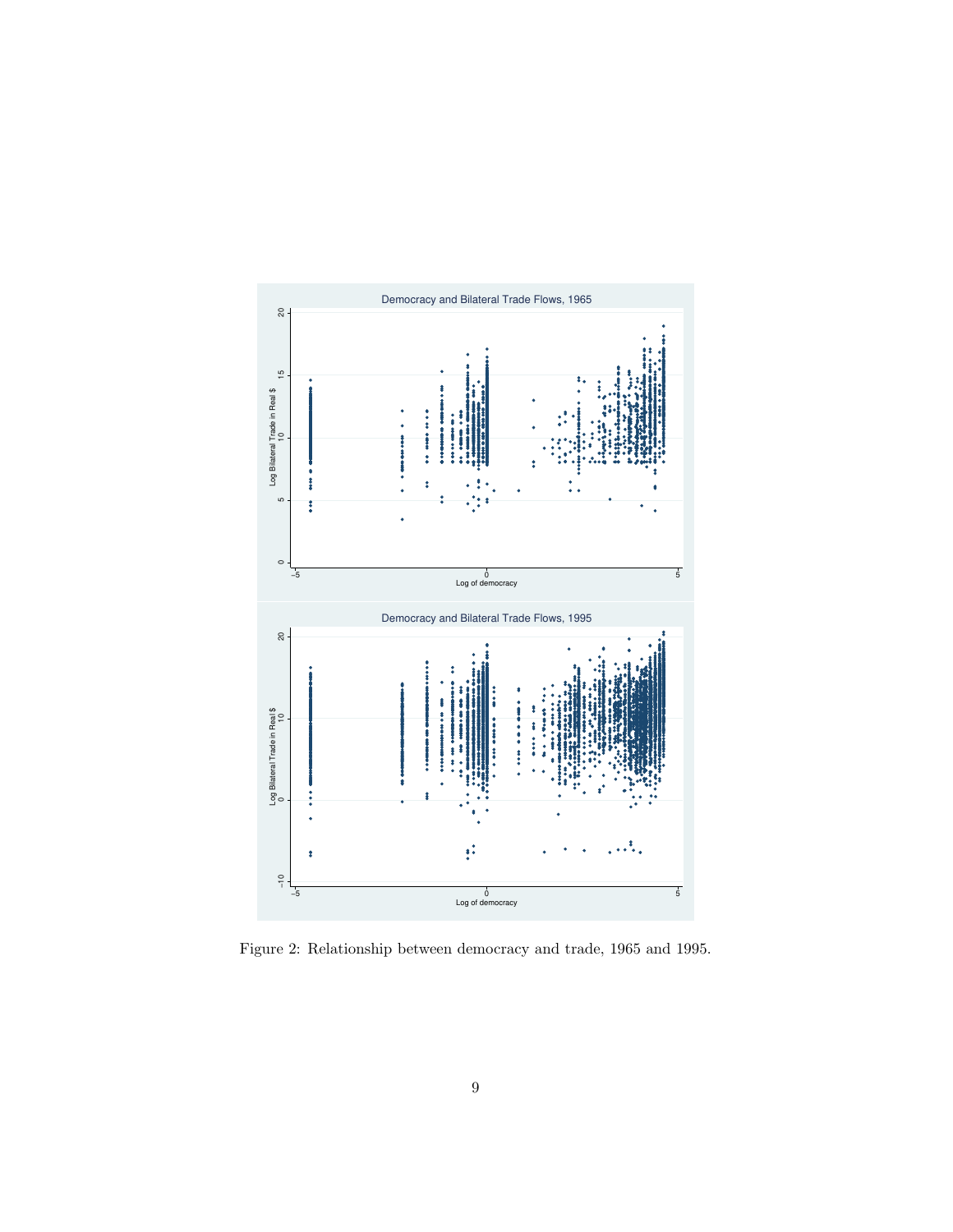|                            | (B1)                     | (B2)                     | (B3)                     | (B4)                     |
|----------------------------|--------------------------|--------------------------|--------------------------|--------------------------|
| Log real GDP               | 0.949                    | 0.717                    | 0.951                    | 0.764                    |
| Log real GDP               | $(0.01)$ ***<br>0.495    | $(0.26)$ ***<br>$-0.468$ | $(0.01)$ ***<br>0.476    | $(0.26)$ ***<br>$-0.428$ |
| per capita<br>Log distance | $(0.02)$ ***<br>$-1.112$ | $(0.28)^*$<br>$-1.081$   | $(0.02)$ ***<br>$-1.107$ | (0.27)<br>$-1.080$       |
| Both democracies           | $(0.03)$ ***<br>-0.183   | $(0.03)$ ***<br>$-0.189$ | $(0.03)$ ***             | $(0.03)$ ***             |
| One democracy              | $(0.04)$ ***<br>-0.129   | $(0.04)$ ***<br>$-0.080$ |                          |                          |
|                            | $(0.06)$ **              | (0.07)                   |                          |                          |
| Log democracy              |                          |                          | $-0.018$<br>$(0.01)$ **  | $-0.014$<br>(0.01)       |
| $\mathbf{R}^2$             | 0.708                    | 0.708                    | 0.708                    | 0.707                    |
| N                          | 54654                    | 54654                    | 54654                    | 54654                    |

Table 3: Benchmark regressions for bilateral trade flows<sup>†</sup>

 $^\dagger$  Notes: Standard errors robust to country-pair clustering reported in parentheses. <sup>\*</sup> indicates significance at 10 percent level, <sup>\*\*</sup> indicates significance at 5 percent level, and ∗∗∗ indicates significance at 1 percent level. Only selected controls are reported, although all variables discussed in the data appendix were included.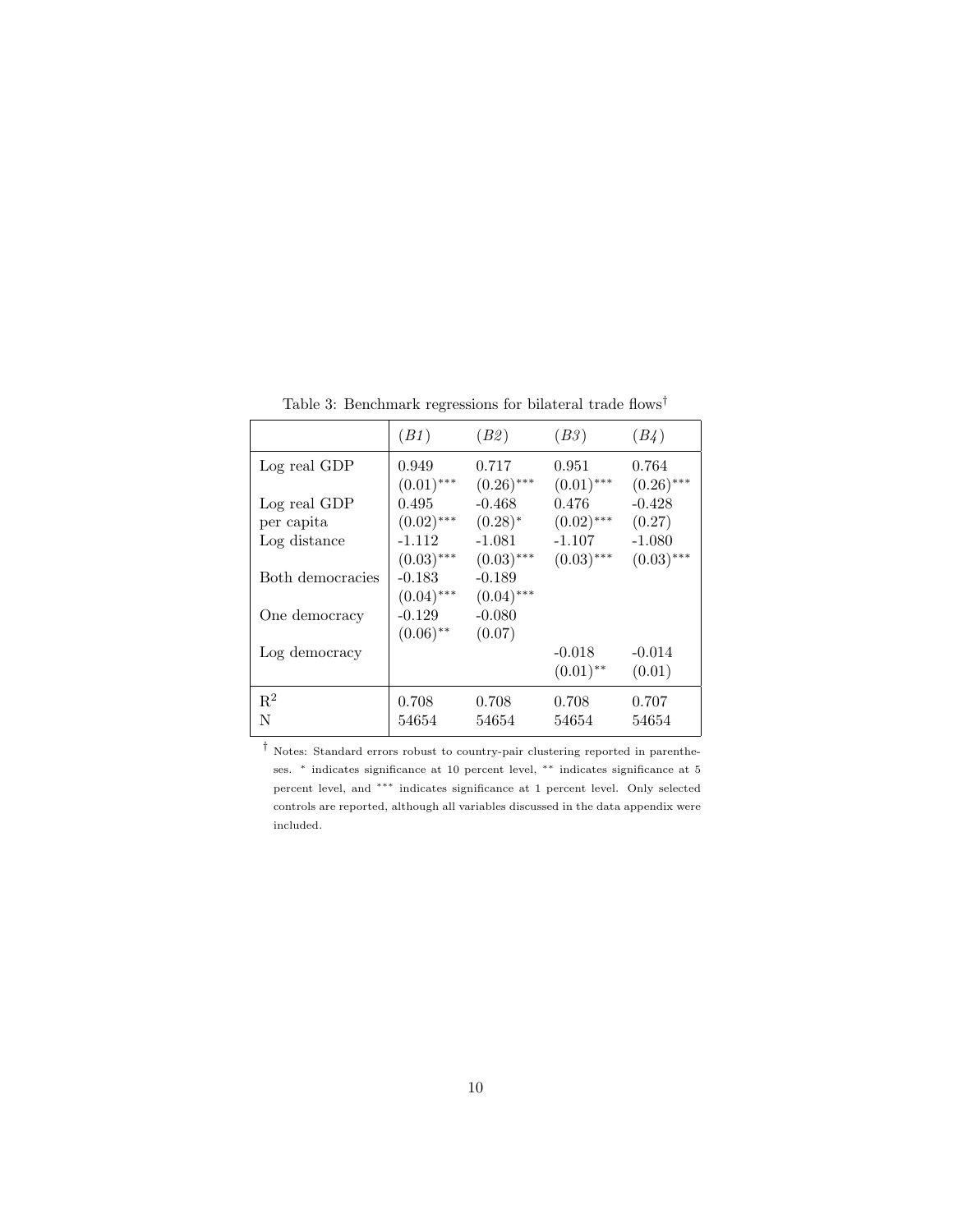trade, therefore, we turn to panel regression techniques that are able to distill out this heterogeneity.

Table 4 displays the mixed model estimates for: $(PI)$  The binary democracy variable as regressor using the fixed effects model;<sup>5</sup>  $(P2)$  The random effects model with a GLS estimator for the binary democracy variable;  $(P3)$ – $(P4)$  The specifications in  $(P1)$  and  $(P2)$ , respectively, with GDP interacted with the dummy for one democracy as an additional control;  $(P5)-(P6)$  The specifications in  $(P1)$  and  $(P2)$ , respectively, with GDP interacted with the dummy for both democracies;  $(P7)$ – $(P8)$  The specification in  $(P1)$  with GDP per capita interacted with the dummy for one democracy and both democracies, respectively.

Although both fixed as well as random effects models were estimated, Hausman tests indicate that the fixed effects model is preferred  $(\chi^2 = 2009.2, p =$ 0.000). However, since fixed effects necessitates the exclusion of the timeinvariant distance variable—an important control in the gravity model—we report both specifications for our results for  $(P1)$ – $(P6)$ . To economize on space, specifications  $(P7)$  and  $(P8)$  report only the estimates for the fixed effects model, although there were no qualitative differences for the corresponding random effects estimates.

The results in Table 4 are more in line with that of earlier studies. Consider first specifications  $(P1)$  and  $(P2)$ . The dummy for when both trading partners are democracies is significant and positive, indicating the fact that democracies tend to trade more with one another. Although the dummy for one democracy is also positive, it is insignificant in both specifications. Likewise, the coefficients for the both democracies dummy is also positive and significant for specifications  $(P3)$ – $(P4)$  and  $(P7)$ – $(P8)$ . Based on these results, country dyads that are comprised of both democracies appear to trade more with each other. The coefficients range between  $[0.066, 0.946]$  times, or 6.8–146.2 percent, more.<sup>6</sup>

Hence, once we control for the heterogeneity of countries in this richer dataset, we obtain results that corroborate those of earlier studies in this vein; specifically, that democratic regimes tend to trade more with each other. This change in result underscores the importance of controlling for heterogeneity in trading pairs, and for not drawing premature conclusions from studies that do not control for country pair-specific idiosyncrasies. In addition, the crosssectional-time-series nature of the panel dataset also allows us to pinpoint the main driver of this result: It is the increase in trade between democracies over time, rather than across space, that is important.

This can be seen from the Hausman test results comparing  $(PI)$  and  $(P2)$ . Since the (fixed effect) within estimator essentially exploits the time-series variation in the data, our results imply that increases in trade are due to moves toward democratic regime change (over time), as opposed to the trading behav-

<sup>5</sup>Fixed effects are introduced for countries in a given trading pair.

<sup>&</sup>lt;sup>6</sup>The upper bound of this range should be interpreted very carefully, as it is due to specification  $(P8)$ , which has a much larger magnitude than the others. Excluding this value brings the range to a more modest 6.8–14.9 percent, which is within reasonable bounds for alternative empirical models.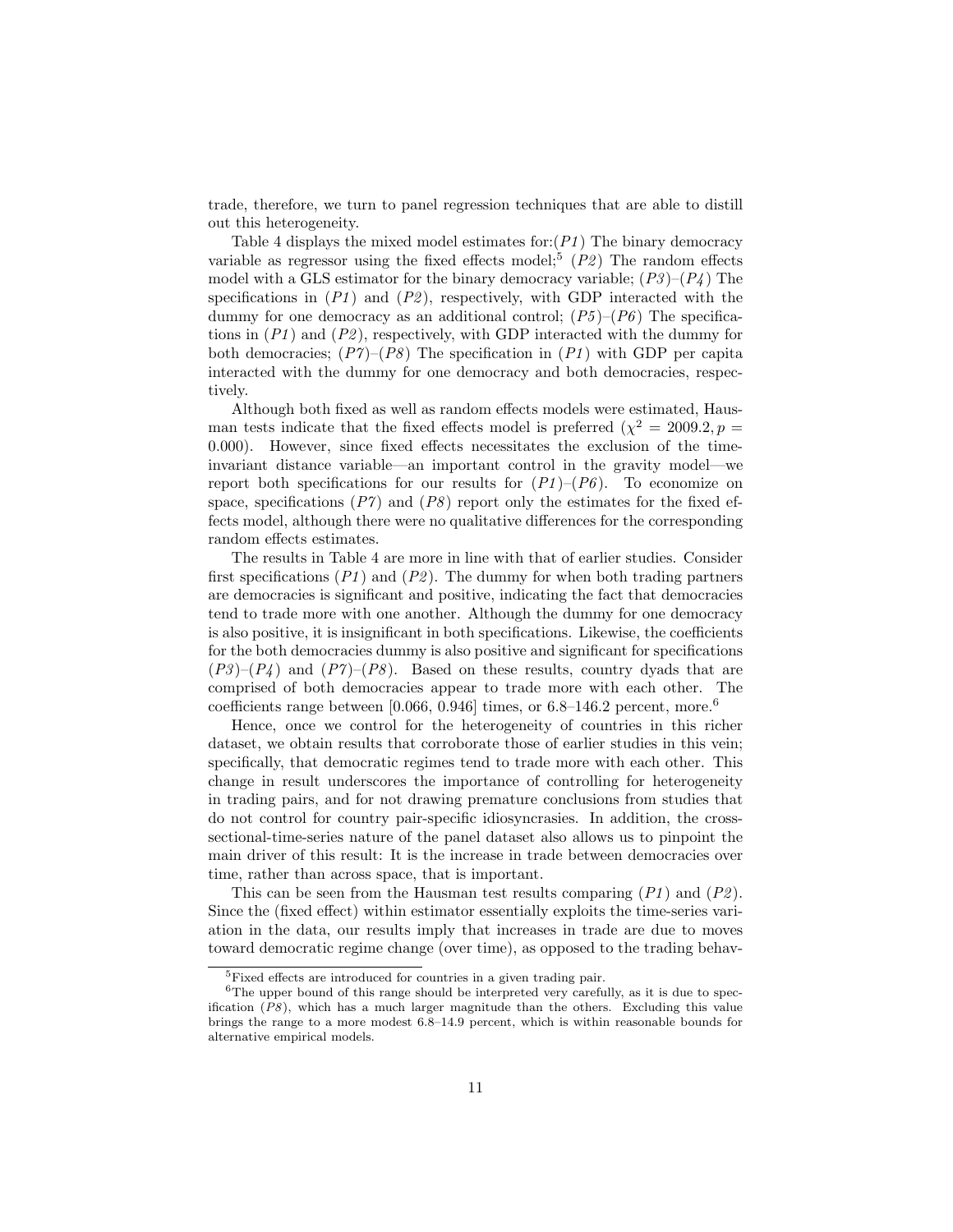|                                                  | (PI)                  | (P2)                              | (P3)                     | (P4)                              | (P5)                  | (P6)                                 | ( P 7 )                  | (P8)                   |
|--------------------------------------------------|-----------------------|-----------------------------------|--------------------------|-----------------------------------|-----------------------|--------------------------------------|--------------------------|------------------------|
| Log real GDP                                     | 0.326<br>$(0.03)$ *** | 0.694<br>$(0.01)$ ***             | 0.275<br>$(0.06)$ ***    | 0.665<br>$(0.03)$ ***             | 0.320<br>$(0.06)$ *** | 0.686<br>$(0.02)$ ***                | 0.325<br>$(0.06)$ ***    | 0.322<br>$(0.06)$ ***  |
| Log real GDP<br>per capita                       | 0.255<br>$(0.05)$ *** | 0.198<br>$(0.02)$ ***<br>$-1.255$ | 0.246<br>$(0.07)$ ***    | 0.199<br>$(0.03)$ ***<br>$-1.254$ | 0.235<br>$(0.07)$ *** | 0.196<br>$(0.03)$ ***                | 0.243<br>$(0.08)$ ***    | 0.281<br>$(0.07)$ ***  |
| Log distance<br>Both democracies                 | 0.139                 | $(0.04)$ ***<br>0.068             | 0.134                    | $(0.04)$ ***<br>0.066             | $-2.206$              | $-1.257$<br>$(0.04)$ ***<br>$-1.220$ | 0.138                    | 0.946                  |
| One democracy                                    | $(0.02)$ ***<br>0.019 | $(0.02)$ ***<br>0.025             | $(0.03)$ ***<br>$-3.162$ | $(0.03)$ **<br>$-1.669$           | $(0.65)$ ***<br>0.024 | $(0.59)$ **<br>0.030                 | $(0.03)$ ***<br>$-0.211$ | $(0.45)$ ***<br>0.013  |
| One democracy                                    | (0.03)                | (0.03)                            | $(1.02)$ ***<br>0.065    | $(0.87)^*$<br>0.035               | (0.05)                | (0.04)                               | (0.60)                   | (0.05)                 |
| $\times$ GDP<br>Both democracies<br>$\times$ GDP |                       |                                   | $(0.02)$ ***             | $(0.02)$ **                       | 0.047<br>$(0.01)$ *** | 0.026<br>$(0.01)$ **                 |                          |                        |
| One democracy<br>$\times$ GDP per capita         |                       |                                   |                          |                                   |                       |                                      | 0.015<br>(0.04)          |                        |
| Both democracies<br>$\times$ GDP per capita      |                       |                                   |                          |                                   |                       |                                      |                          | $-0.049$<br>$(0.03)^*$ |
| $\mathbf{R}^2$                                   | 0.049                 | 15312                             | 0.049                    | $7.97E + 06$                      | 0.049                 | $8.01E + 06$                         | 0.049                    | 0.049                  |
| $\chi^2$ N                                       | 54654                 | 54654                             | 54654                    | 54654                             | 54654                 | 54654                                | 54654                    | 54654                  |

Table 4: Mixed model regressions for bilateral trade flows and binary democracy variable†

† Notes: Huber-White (robust) cluster-adjusted standard errors reported in parentheses. ∗ indicates significance at <sup>10</sup> percent level, ∗∗ indicates significance at <sup>5</sup> percent level, and ∗∗∗ indicates significance at <sup>1</sup> percent level. Only selected controls are reported, although all variables discussed in the data appendix were included.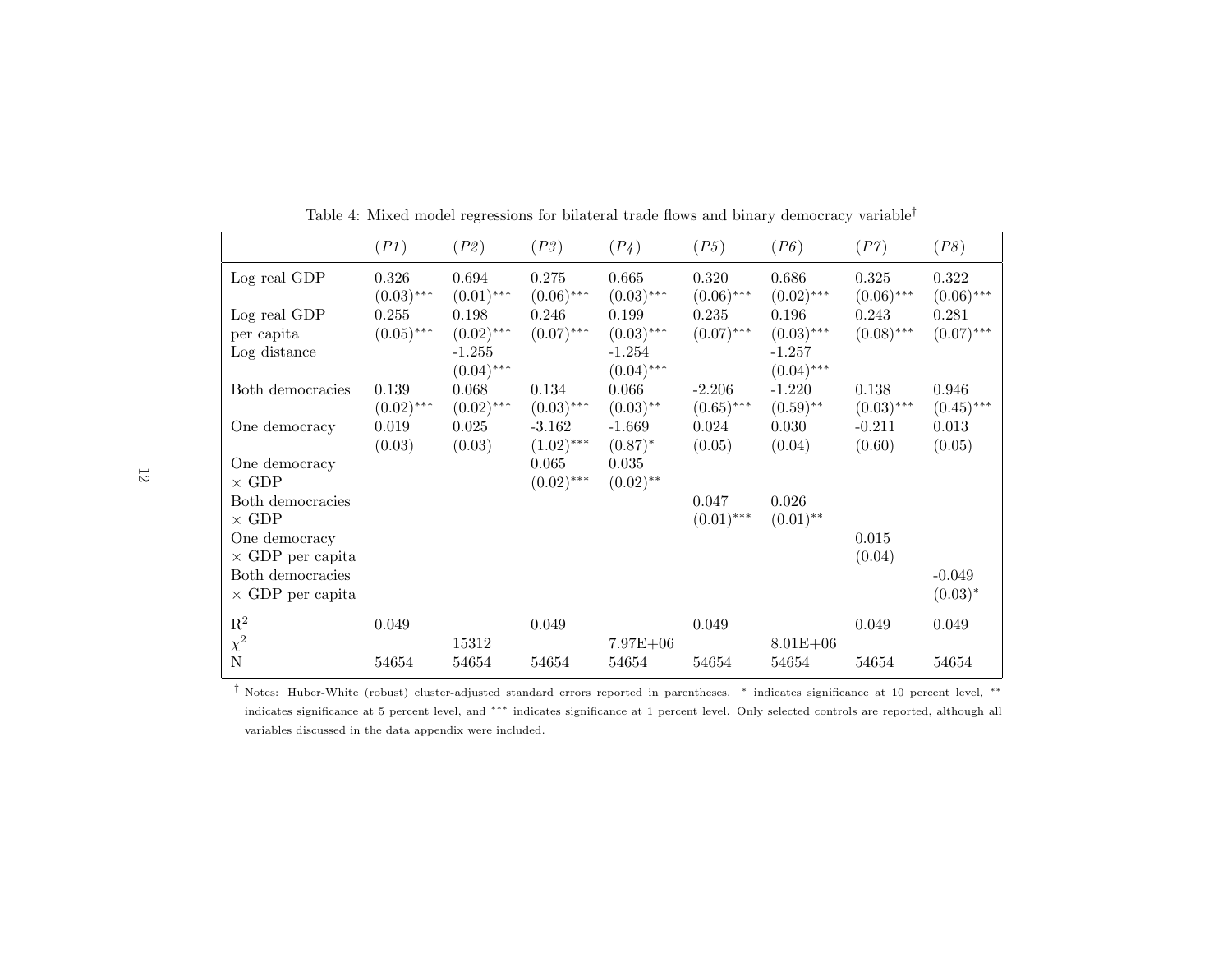ior of democracies versus non-democracies in any given snapshot in time. We believe that the difference in the magnitude of coefficients obtained from the fixed versus random effects models may also be attributed to this phenomenon.<sup>7</sup> This result also corroborates our cross-correlation tabulations (Table 2), while clarifying the otherwise indeterminate visual cues suggested by Figure 1.

The coefficients of the both democracies dummy for specifications  $(P5)$  and  $(P6)$ , however, are negative and significant. What might explain the apparent incongruence of our results when we include the interaction terms? To understand the mechanism, it is helpful to rewrite (1) in the following form:

$$
\ln(T_{ijt}) = \alpha + \beta_1 \ln(Y_i Y_j)_t + \beta_2 \ln\left(\frac{Y_i}{N_i} \cdot \frac{Y_j}{N_j}\right)_t + \beta_3 \ln D_{ij} + \ln \mathbf{Y}'_{ijt} \gamma'
$$

$$
+ \left[\theta_1 + \theta_2 \times \ln(Y_i Y_j)_t\right] BOTHDEMOC_{ijt} + \ln \mathbf{X}_{ij} \delta + \varepsilon_{ijt},
$$

where we have parsed out the interaction terms from the vector  $\mathbf{Y}_{ijt}$ . Thus, the total impact of a dual-democratic trading pair on trade flows is the coefficient on  $BOTHDEMOC_{ijt}$  alone as well as the coefficient of the interaction term  $BOTHDEMOC_{ijt} \times \ln(Y_i Y_j)_t$ . Since the product of GDP is so large, this second term in the parentheses probably outweighs the first for all observations in the data, such that the influence of the both democracies dummy remains positive, as found in the other specifications. When understood in this fashion, the negative coefficients are no longer paradoxical, but rather point to the fact that any influence of democracy on trade is heavily moderated by country size. Intuitively, it is trade between the (economically) large, democratic country pairs that are driving our results obtained in Table 4.<sup>8</sup>

Another estimate that deserves explanation is the negative and significant coefficient for the interaction term between the both democracies dummy and GDP per capita in specification  $(P8)$ . We likewise rewrite (1) in the form:

$$
\ln (T_{ijt}) = \alpha + \beta_1 \ln (Y_i Y_j)_t + \beta_3 \ln D_{ij} + \ln \mathbf{Y}_{ijt}'' \gamma'' + \ln \mathbf{X}_{ij} \delta
$$

$$
+ [\beta_2 + \beta_4 \times BOTHDEMOC_{ijt}] \ln \left( \frac{Y_i}{N_i} \cdot \frac{Y_j}{N_j} \right)_t + \varepsilon_{ijt}.
$$

The partial derivative of trade flows with respect to GDP per capita, which is positive *a priori*, can be decomposed into the coefficient on  $\ln(Y_i/N_i \cdot Y_j/N_j)_t$ alone as well as the coefficient of the interaction term  $BOTHDEMOC_{ijt}$  ×  $\ln(Y_i/N_i \cdot Y_j/N_j)_t$ . Since  $BOTHDEMOC_{ijt}$  is a binary variable, the sum of the coefficients is  $0.281 - 0.049 = 0.232$ , which is positive. What the negative coefficient on the interaction term implies, however, is that a given increase in GDP per capita in a both-democracy country pair *reduces* trade (relative to

<sup>7</sup>An alternative strategy to teasing out this relationship can be found by looking at the estimates for the between model (not reported). While most of the coefficients for the between model are qualitatively similar, the both democracies dummy switches signs (while remaining statistically significant); this suggests that cross-sectional variation not only does not drive the results, it actually works against the overall finding that democracies tend to trade more.

 $8A$  similar approach can be used to justify the negative coefficient for the coefficient of the one democracy dummy in specifications  $(P3)$  and  $(P4)$ .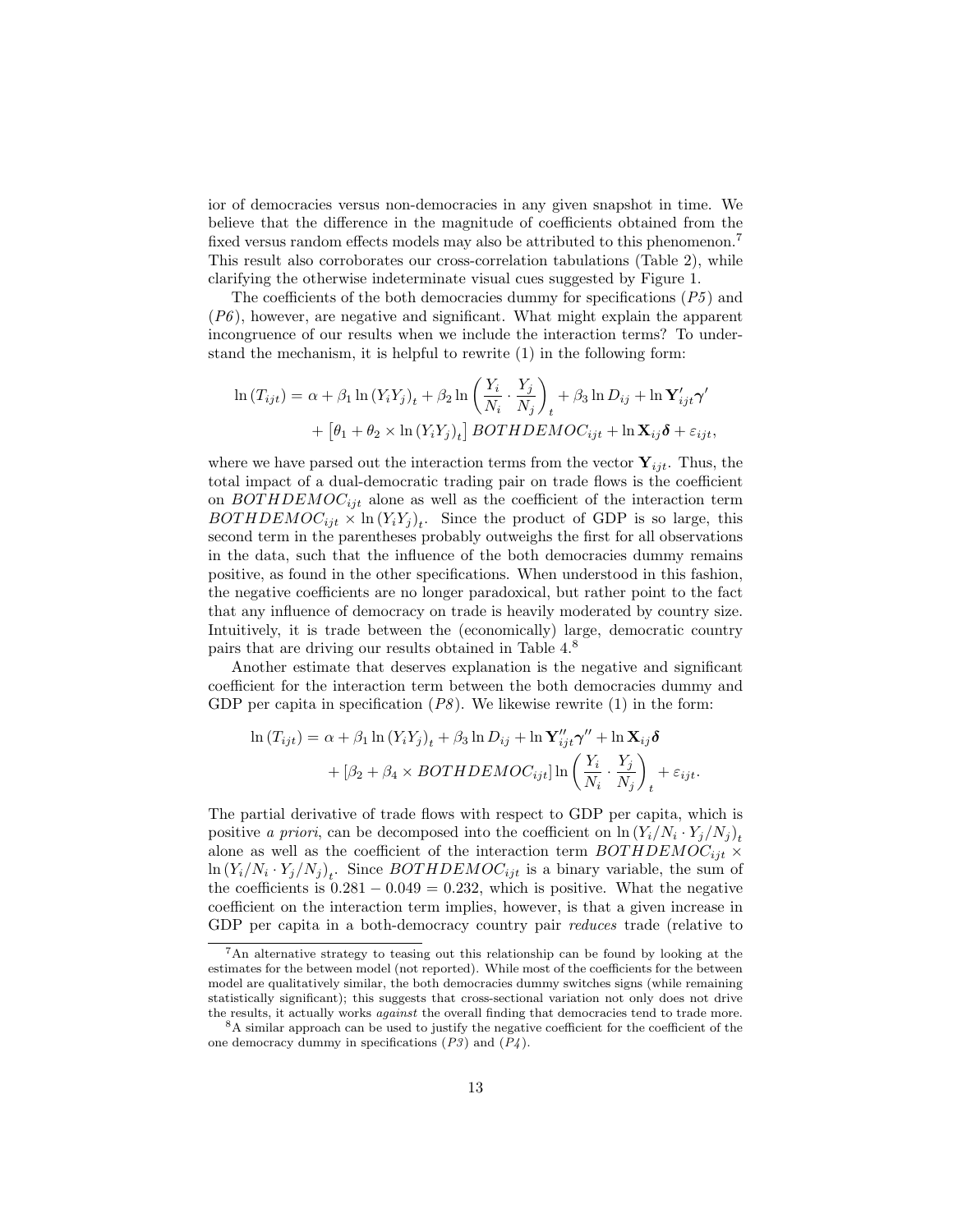nondemocratic country pairs). This suggests that democratic countries that are relatively wealthier—but are not economically large—do not necessarily engage in more trade with other democracies. This makes intuitive sense: Small countries tend to have a narrower production base and be more dependent on trade in general, and so are less likely to allow political-economic pressures associated with democracy to unduly influence trade outcomes.

Finally, the other controls that were included in the specifications were generally consistent with expected signs (although not reported). For example, participation in a regional agreement was positive and significant across all specifications, while policy variables such as tariff barriers and current colonial status demonstrated a negative and significant impact. The other controls were generally insignificant, although they often appear with the expected signs.

Table 5 displays the analogous mixed model estimates using the continuous democracy measure. These are for:  $(Q1)$  Fixed effects;  $(Q2)$  Random effects; and fixed and random effects estimates after the inclusion of interaction terms with GDP  $((Q3)$  and  $(Q4)$ , respectively) and GDP per capita  $((Q5)$  and  $(Q6)$ , respectively).

The results are not unlike the case of the binary democracy measure. Statistically significant (positive) values of the coefficient range [0.017, 0.226], or 1.7–22.6 percent. Democracies are therefore likely to trade with other democracies: up to almost a quarter times more.

The negative and significant coefficient for specifications  $(Q3)$  and  $(Q4)$  may be justified, analogous to the case above, by recognizing that the partial derivative of trade flows with respect to democracy is comprised of the coefficients for  $\ln (DEM_i \cdot DEM_j)_t$  and the interaction term  $\ln (DEM_i \cdot DEM_j)_t \times \ln (Y_iY_j)_t$ , and that the magnitude of the product of GDP sufficiently large such that the influence of the democracy variable remains positive. As before, democracy's influence on trade is moderated by economic size.<sup>9</sup>

We note that not all estimates of the coefficient of the democracy variable are statistically significant. In particular, the random effects models in specifications  $(Q2)$  and  $(Q5)$  do not produce significant coefficients (actual pvalues are 0.127 and 0.468, respectively). However, as before, Hausman tests of the two models rejects the random effects model ( $\chi^2 = 2008.7, p = 0.000$ and  $\chi^2 = 1907.4, p = 0.000$ , respectively). This suggests again that the timeseries variation in democratic development—as embodied by the fixed effects model—is responsible for the patterns that we observe in our results; the differences in the magnitude of coefficients for fixed versus random effects can also be understood in this light.

#### 4 Extensions and Robustness

This section expands on the basic model by considering a series of robustness checks and extensions to our basic empirical model.

<sup>&</sup>lt;sup>9</sup>The explanation forwarded before for the negative coefficient on the democracy-GDP per capita interaction term also applies for the result in specification  $(Q6)$ .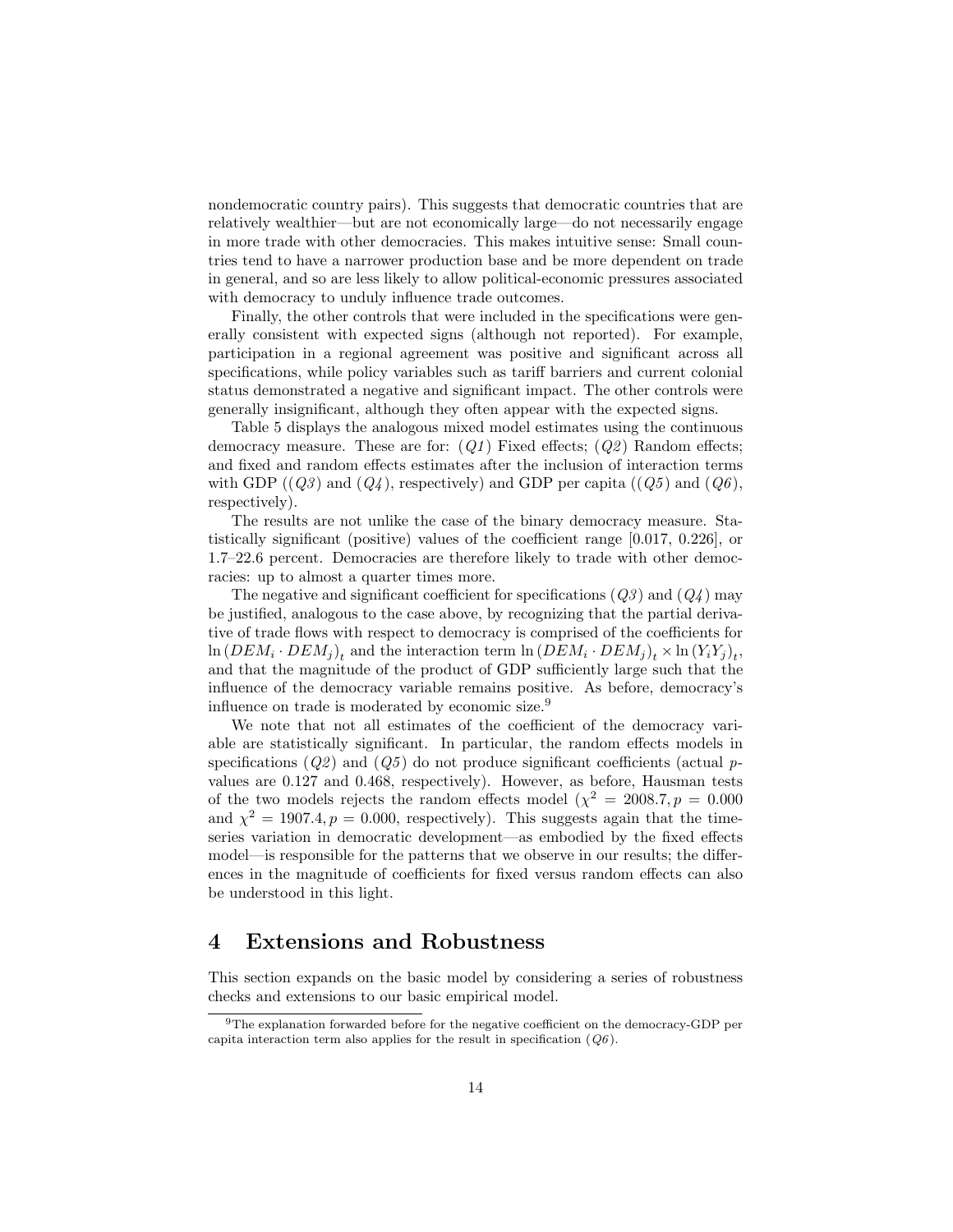|                         | $\left(Q1\right)$ | (Q2)         | (Q3)         | (Q4)         | (Q5)         | (Q6)         |
|-------------------------|-------------------|--------------|--------------|--------------|--------------|--------------|
| Log real GDP            | 0.316             | 0.695        | 0.310        | 0.689        | 0.315        | 0.695        |
|                         | $(0.03)$ ***      | $(0.02)$ *** | $(0.06)$ *** | $(0.02)$ *** | $(0.06)$ *** | $(0.02)$ *** |
| Log real GDP            | 0.272             | 0.201        | 0.233        | 0.197        | 0.275        | 0.223        |
| per capita              | $(0.05)$ ***      | $(0.02)$ *** | $(0.07)$ *** | $(0.03)$ *** | $(0.07)$ *** | $(0.03)$ *** |
| Log distance            |                   | $-1.258$     |              | $-1.255$     |              | $-1.277$     |
|                         |                   | $(0.04)$ *** |              | $(0.04)$ *** |              | $(0.04)$ *** |
| Log democracy           | 0.017             | 0.005        | $-0.683$     | $-0.244$     | 0.033        | 0.227        |
|                         | $(0.00)$ ***      | (0.00)       | $(0.14)$ *** | $(0.12)$ *** | (0.08)       | $(0.07)$ *** |
| Log democracy           |                   |              | 0.014        | 0.005        |              |              |
| $\times$ GDP            |                   |              | $(0.00)$ *** | $(0.00)$ **  |              |              |
| Log democracy           |                   |              |              |              | $-0.001$     | $-0.014$     |
| $\times$ GDP per capita |                   |              |              |              | (0.00)       | $(0.00)$ *** |
| $\mathbf{R}^2$          | 0.048             |              | 0.050        |              | 0.048        |              |
| $\chi^2$ N              |                   | 15134        |              | $8.08E + 06$ |              | $8.07E + 06$ |
|                         | 54654             | 54654        | 54654        | 54654        | 54654        | 54654        |

Table 5: Mixed model regressions for bilateral trade flows and continuous democracy variable<sup>†</sup>

† Notes: Huber-White (robust) cluster-adjusted standard errors reported in parentheses. ∗ indicates significance at <sup>10</sup> percent level, ∗∗ indicates significance at <sup>5</sup> percent level, and ∗∗∗ indicates significance at <sup>1</sup> percent level. Only selected controls are reported, although all variables discussed in the data appendix were included.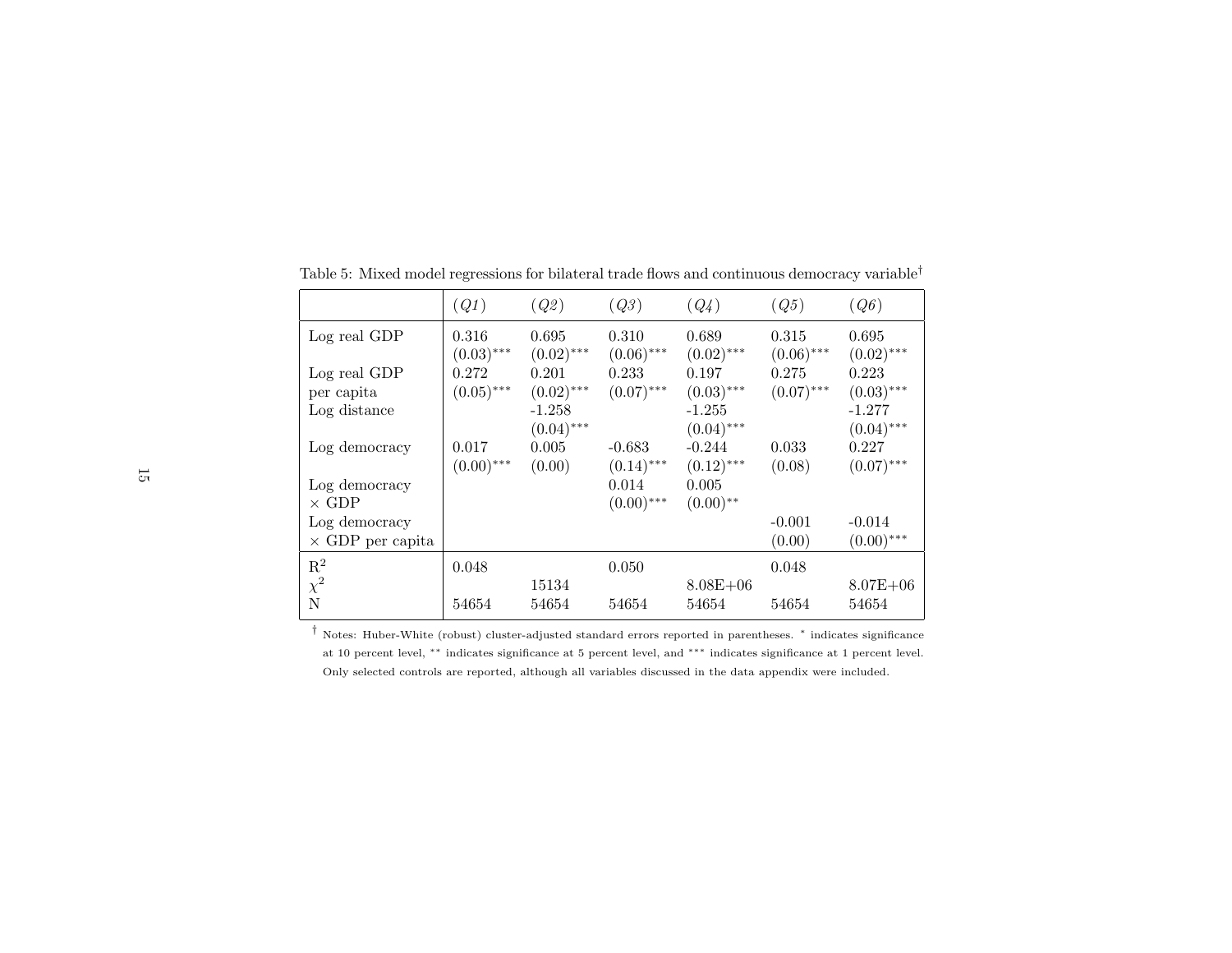First, we take a sub-sample of data selected from the time period of 1965 to 1995. Specifically, we take observations from five-year periods, beginning with 1965, to capture changes in levels of democracy. Since levels of democracy typically do not change significantly in a given country in short periods of time, this approach drops potentially repetitive observations. Second, taking as given the Huntington (1991) hypothesis of the "third wave" of democratization in the late twentieth century, we partition the dataset into pre-1990 and post-1990 observations, when the wave petered out.

Third, keeping in mind the results from specifications  $(P5)$  and  $(P6)$  that stress the importance of economic size in moderating the amount of trade between democracies, we consider a subset of the data in which bilateral trade occurs within two subgroups: developed countries and developing countries.<sup>10</sup> These subgroups allow us to uncover whether it is the observations from developed countries that drive the results of the basic model. Fourth, we consider an alternative measure of trade barriers—trade openness—as a control, in order to ensure that democracy is not simply acting as a proxy for trade policy.<sup>11</sup>

Fifth, we introduce a stricter definition of democracy for the binary variable, such that only democracies that are relatively mature qualify for such a classification.<sup>12</sup> This more specific variable helps distinguish between the impact of mature democracies versus democracies in general, and helps determine if the mature democracies subgroup is biasing the results of the basic model. Sixth, we indirectly address the endogeneity problem by testing for the possibility of misspecification. To this effect, we run additional panel regressions that control for potential omitted variables that may be correlated with indicators of democracy.<sup>13</sup>

Seventh, we attempt to directly address the endogeneity problem in two ways: By performing some simple Granger causality tests on a selection of the data, in order to tease out Granger causality; and by running a regression with democracy as a LHS variable, we seek to establish if trade flows are a significant determinant of democracy. Last, we decompose the democracy variable into 21 separate dummy variables in order to distill the extent to which the process of democratic development influences bilateral trade.

<sup>&</sup>lt;sup>10</sup>The classification of developed countries follows the definition used by the IMF for industrialized countries.

 $11$  For example, the democracy variable may be capturing the responsiveness of the political system to special interest lobbying for trade restrictions, rather than the political-economic impact of the presence of democracy per se.

 $12$ For example, in the earlier binary democracy classification, any country with competitive elections for both the executive branch and the legislature qualifies as a democracy, while this stricter definition requires that the chief executive(s) must face some moderate to substantial constraints imposed by accountability groups or institutions.

<sup>13</sup>A full discussion of policy and stability controls is relegated to the appendix.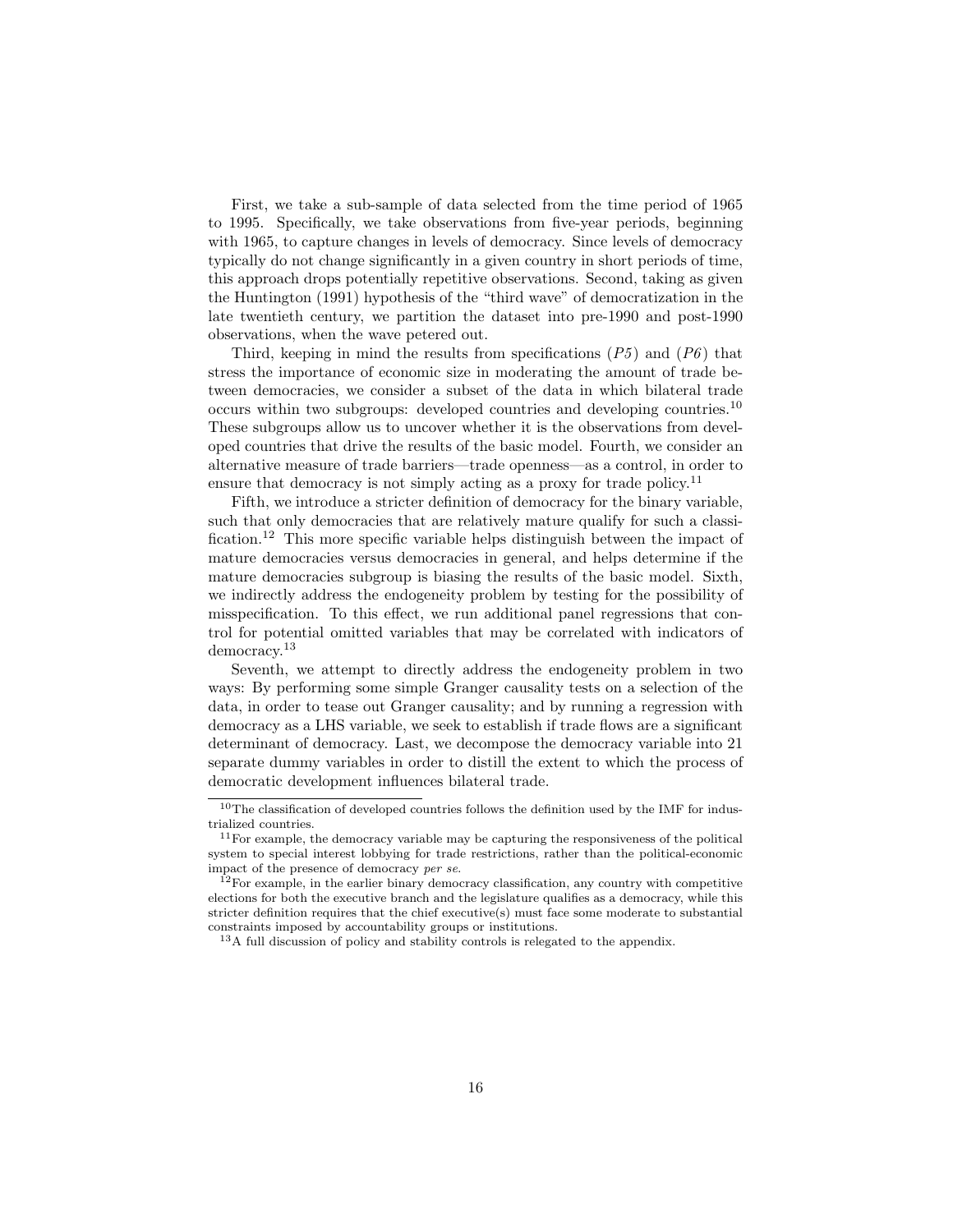|                    |                 | Binary democracy             | Continuous democracy |                |  |
|--------------------|-----------------|------------------------------|----------------------|----------------|--|
|                    |                 | Fixed effects Random effects | Fixed effects        | Random effects |  |
| Full sample        | $0.139^{***}\,$ | $0.068^{\ast\ast\ast}$       | $0.017***$           | 0.005          |  |
|                    | (0.02)          | (0.02)                       | (0.00)               | (0.00)         |  |
| Selected years     | 0.086           | $-0.092$                     | 0.015                | $-0.033$       |  |
|                    | $(0.05)^*$      | $(0.05)$ **                  | (0.01)               | $(0.01)$ ***   |  |
| $Pre-1990$         | $-0.030$        | $-0.066$                     | 0.003                | $-0.000$       |  |
|                    | (0.03)          | $(0.04)^*$                   | (0.01)               | (0.01)         |  |
| $Post-1990$        | 0.038           | 0.212                        | $-0.087$             | 0.070          |  |
|                    | (0.04)          | $(0.05)$ ***                 | $(0.02)$ ***         | $(0.01)$ ***   |  |
| Developed only     | 0.443           | 0.433                        | 0.284                | 0.278          |  |
|                    | $(0.10)$ ***    | $(0.11)$ ***                 | $(0.05)$ ***         | $(0.06)$ ***   |  |
| Developing only    | 0.189           | 0.089                        | 0.010                | $-0.010$       |  |
|                    | $(0.06)$ ***    | $(0.05)^*$                   | (0.01)               | (0.01)         |  |
| Alternative        | 0.085           | 0.040                        | 0.026                | 0.020          |  |
| openness           | $(0.02)$ ***    | $(0.02)^{*}$                 | $(0.00)$ ***         | $(0.00)$ ***   |  |
| Strict             | 0.116           | 0.084                        |                      |                |  |
| democracy          | $(0.03)$ ***    | $(0.03)$ ***                 |                      |                |  |
| Policy and         | 0.808           | 0.710                        | 0.035                | 0.008          |  |
| stability controls | $(0.22)$ ***    | $(0.26)$ **                  | (0.07)               | (0.06)         |  |

Table 6: Robustness checks for bilateral trade flows and democracy†

† Notes: Huber-White (robust) cluster-adjusted standard errors reported in parentheses. <sup>∗</sup> indicates significance at 10 percent level, ∗∗ indicates significance at 5 percent level, and ∗∗∗ indicates significance at 1 percent level. Only selected controls are reported, although all variables discussed in the data appendix were included.

Table 6 reports the various perturbations made to the basic model. Both fixed and random effects estimates are reported, but for brevity, only the coefficients for the joint democracy dummy and the log of the continuous democracy variable are shown.

When interpreted as a group, these robustness checks suggest that measures of democracy are sensitive to the changes in specifications previously outlined. While most of the coefficients remain significant, and often at the 1 percent level, some of the coefficients for democracy actually switch signs. In particular, the sensitivity of democracy to alternative time periods underscores the finding in Section 3 that the time element is important. As such, these results provide insight not just into the linkages between democracy and trade flows per se, but also how democratic development factors into the trade picture. Nonetheless, the overall tenor of these results is that, at least in recent history, nations with developed democratic political institutions are likely to be more engaged in trade with one another than are countries without such institutions. The robustness checks thus suggest that the answer to the main inquiry of this study—whether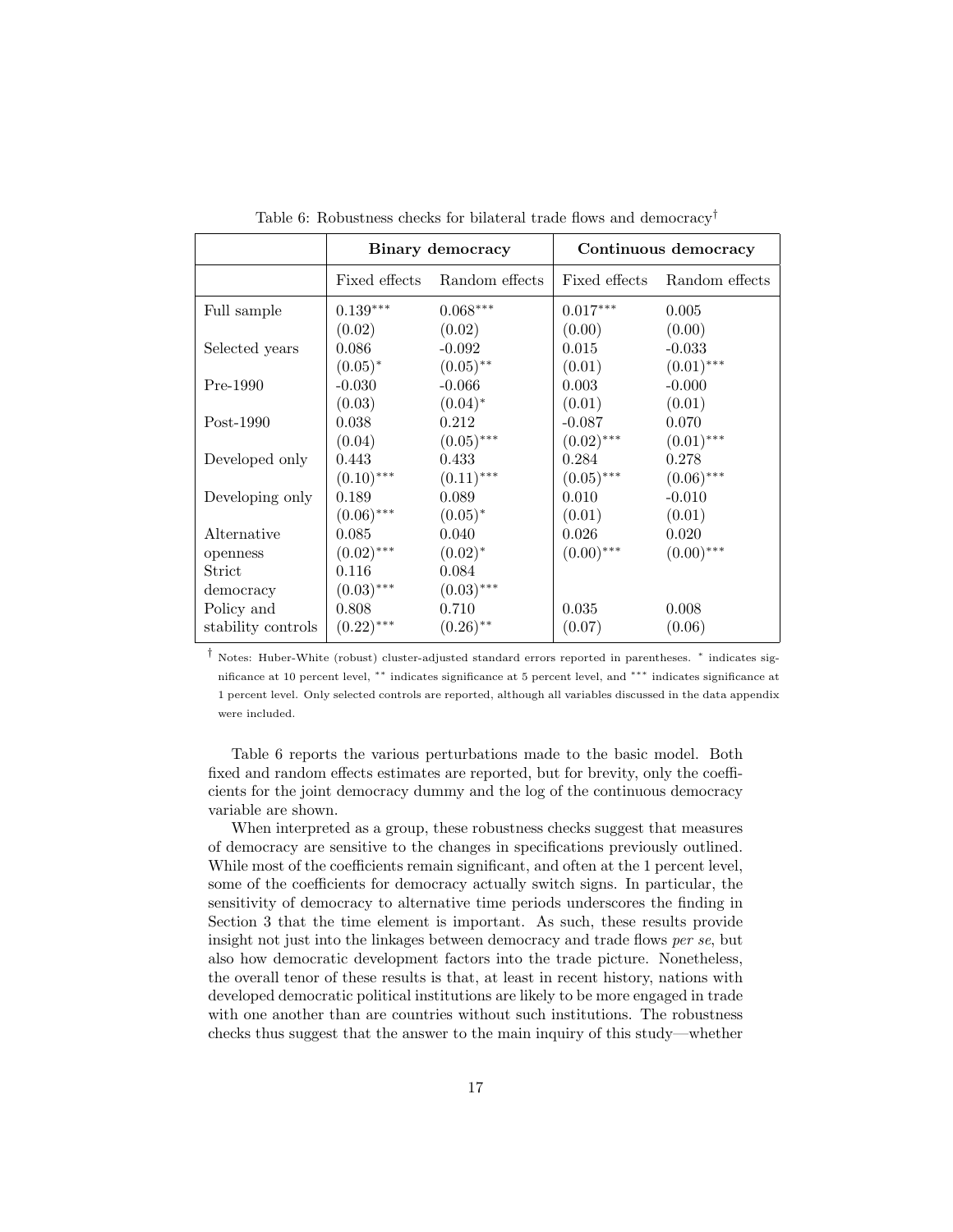democracies trade more—is largely affirmative.

The first robustness check yields coefficients with mixed signs. In particular, the fixed effects models maintain a positive coefficient, while the random effects models yield negative and statistically significant coefficients. What might explain this result? Recall, a key factor driving our results in Section 3 is the timeseries nature of the data. Taking selected five-year cuts of the data smooths out much of the dynamics of democratic evolution that is essential in understanding how pairwise democracies tend to trade. Since the random effects model is essentially a matrix-weighted average of the within and between estimates, this subset censors the data in a way that allows the cross-sectional features—which tend to show that democratic pairs tend to trade less, not more—to dominate the time-series aspects. These aspects, nonetheless, remain present in the data: Notice the positive signs when we employ fixed effects.

Another way of looking at the time series effects is to consider the sample before and after the third wave of democratization (Huntington 1991) ended, which is what we seek to perform with our second robustness check. The coefficients for most of the pre-1990 specifications—including the one that is statistically significant—is negative, while coefficients for post-1990 estimates tend to be positive. As such, the partitioning into a pre- and post-democratization time frame suggests a movement over time toward both a significant as well as positive influence of democracy on trade. The anomalous result for the coefficient on the fixed effects estimate post-1990 may be due to the increasing participation of China (a strong nondemocracy) in world trade; this can also be seen from the density of points on the leftmost part of Figure 2(b).

In spite of China's significant presence in world trade, it is trade between large, democratic countries that accounts for finding that democracies tend do trade more. The third robustness test yields positive and highly significant coefficients for the subsample of developed countries. In addition, the estimated coefficients are economically significant: Trade between a pair of developed democracies is on average about 43.2 percent more. However, the finding that democratic pairs tend to trade more is not limited to developed economies; even among less developed countries, democratic pairs trade an average of 14.9 percent more (restricting ourselves to statistically significant results).

In some ways, these results are unsurprising. In light of the well-known theoretical argument that trade between democratic partners is based on ties of interest, community and security (Bliss & Russett 1998), democratic nations are far more likely to see confluence in their trade patterns based on these mutual commonalities. Conversely, such ties of commonality are less likely to be pervasive among developing nations, since trade in these nations is often driven by purely economic considerations. This explanation justifies the smaller and less significant coefficients for democracy in the purely developing country subset. This check also underscores another aspect that we have discussed before—that the ability of economically large, developed countries to be selective with respect to their trading partners is considerably more greater than the corresponding trade decisions of developing countries.

The results from the fourth robustness test demonstrate that it is unlikely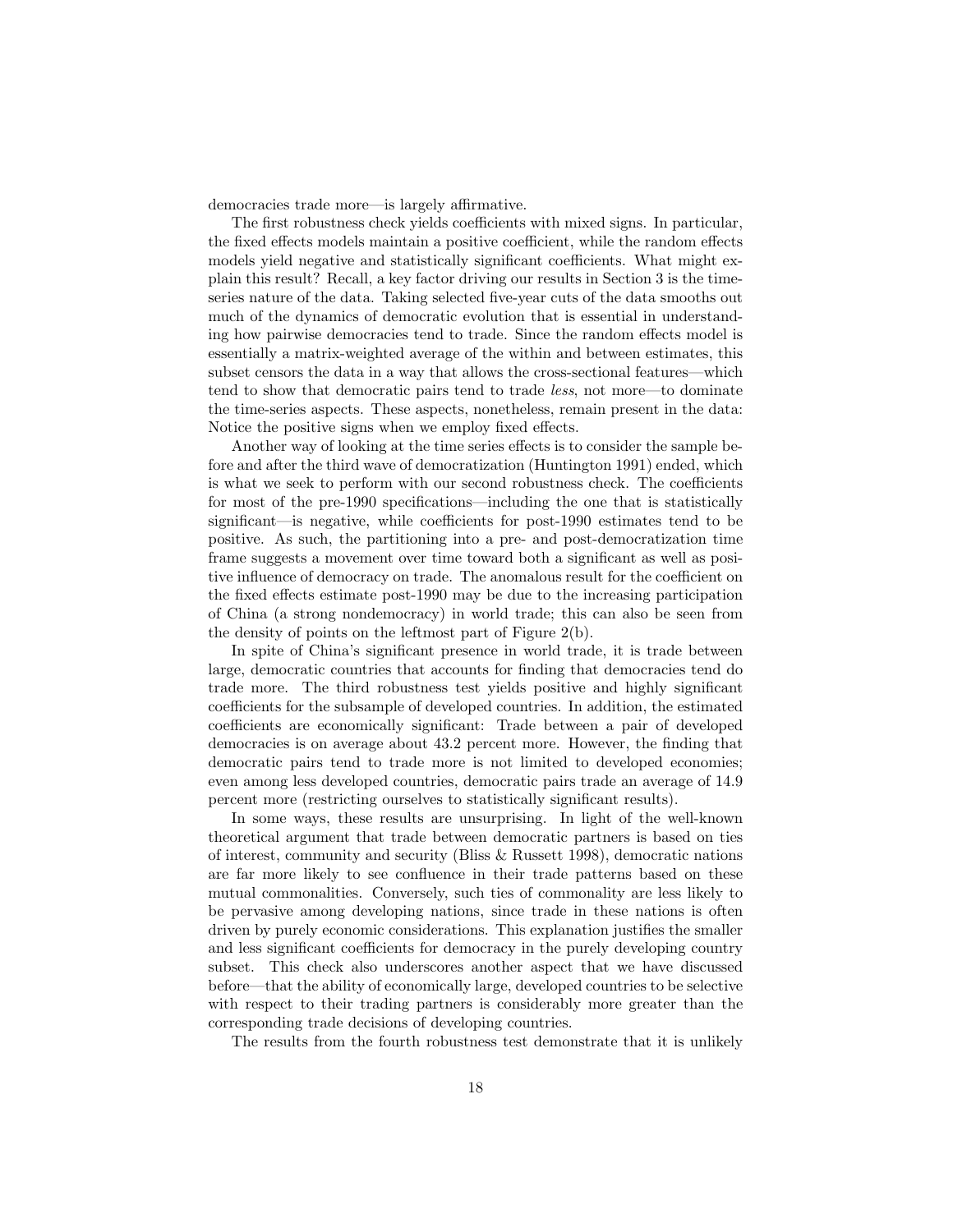that democracy is acting as a proxy for trade policy in general. The coefficient for trade openness is positive and significant at 1 percent level (not reported), while both measures of democracy are positive and significant. Although not reported, the one democracy dummy is also positive and significant at 1 percent level. This implies that democracy exerts a first-order effect on trade, one that, while possibly influencing trade via the commercial policy channel, also captures some political-economic dynamic that is inherent in the nature of democratic policymaking. This could well be in the form of foreign policy; after all, the employment of trade sanctions is a relatively common strategy for meeting foreign policy objectives determined by the state apparatus.

The fifth check, which uses a stricter definition of democracy, suggests that our somewhat arbitrary definition of what constitutes a democratic country is not critical. This test suggests that it is not only the large, democratic countries that drive our results; these large countries also have a strong democratic tradition, as captured by a stricter definition of democracy. Hence, while the third wave may have created a large number of newly democratic states that are engaged in more trade over time, the ones that have been democratic for the longest time (or the ones that embrace democracy most strongly) are the ones that are also engaged in the most trade.

Similarly, it appears that even after controlling for the political-economic environment via the inclusion of controls for policy quality and political stability (robustness test six), trade flows are still higher for democracies (although this result is not statistically robust for the continuous democracy measure). Two points should be noted, however. First, these controls are proxied by imperfect measures—policy quality by a corruption index and political stability by a government crisis dummy—and so the weaker significance of some coefficients do not necessarily negate the earlier results. Second, it is difficult to establish ex ante how policy quality and political stability might be influenced by democratic outcomes. After all, notoriously non-democratic nations such as Indonesia, Peru, Singapore, and the United Arab Emirates have enjoyed long periods of stability and growth, while others such as Argentina, Iraq, Myanmar, and Zimbabwe have not had such fortune. Likewise, the policy choices of the ruling elite in non-democratic countries are often idiosyncratic, so that a singular directionality may be difficult to isolate. In spite of these shortcomings, the controls included in this check seem to reinforce the linkages between democracy and trade flows.

Overall, while it is possible to construe additional controls to include in the model, the resulting signs of the coefficients and levels of significance of the data suggest that the linkage between trade and democracy is sound, even when basic perturbations to the econometric specification is made.

The seventh check for robustness concerns direct tests for the endogeneity of the democracy variable. First, we consider Granger causality tests on data for bilateral trade between two democracies (the U.S. and the U.K.), one democracy and non-democracy (the U.S. and Singapore) and two non-democracies (China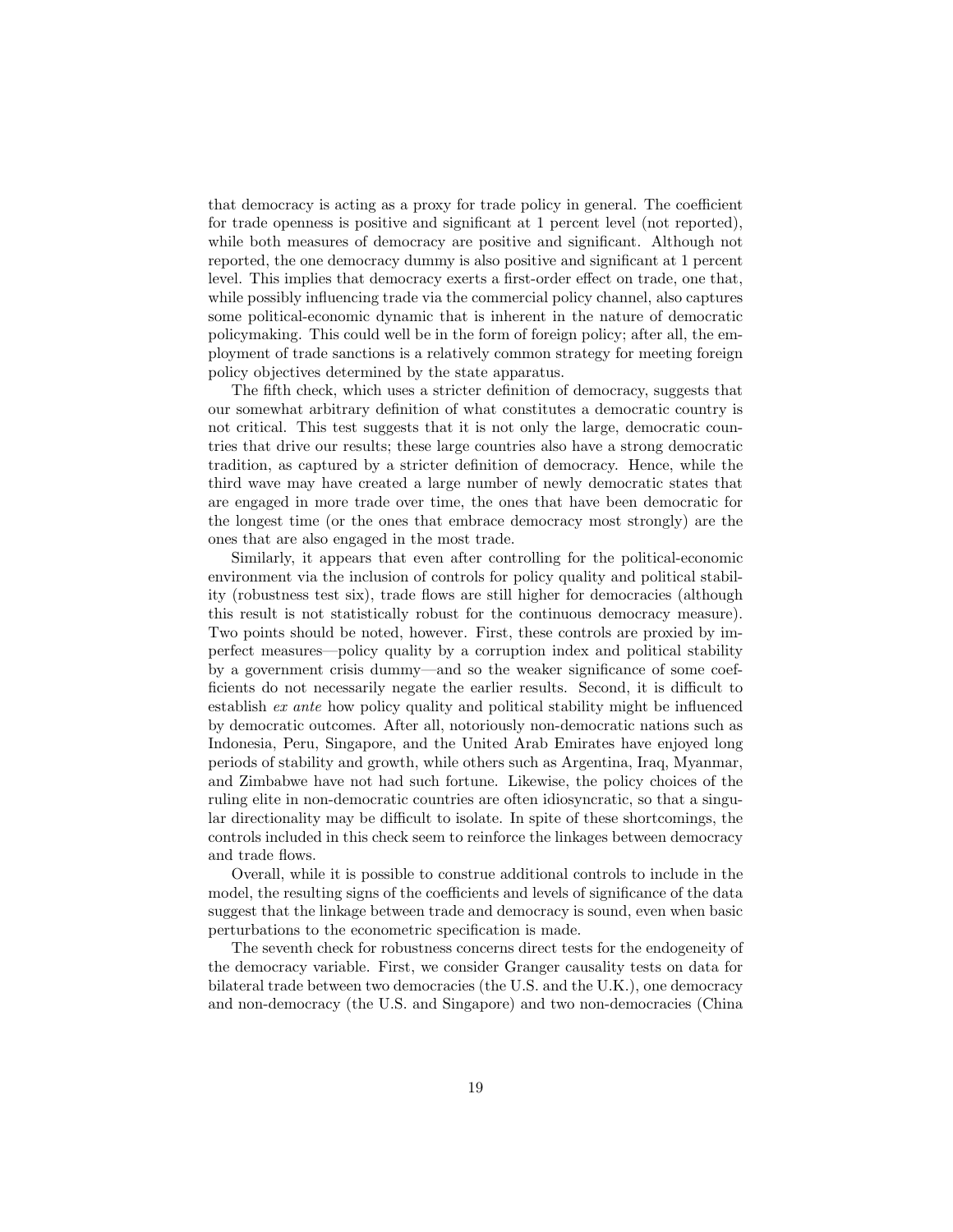and Singapore). The estimation was of the form

$$
\begin{bmatrix}\nDEM_t \\
T_t\n\end{bmatrix} = \begin{bmatrix}\n\eta_0 \\
\phi_0\n\end{bmatrix} + \begin{bmatrix}\n\eta_{11} & \eta_{11} \\
\phi_{11} & \phi_{12}\n\end{bmatrix} \begin{bmatrix}\nDEM_{t-1} \\
T_{t-1}\n\end{bmatrix} + \begin{bmatrix}\n\eta_{21} & \eta_{21} \\
\phi_{21} & \phi_{22}\n\end{bmatrix} \begin{bmatrix}\nDEM_{t-2} \\
T_{t-2}\n\end{bmatrix} + \begin{bmatrix}\n\mathbf{Z}_{1t} \\
\mathbf{Z}_{2t}\n\end{bmatrix} + \begin{bmatrix}\nv_{1t} \\
v_{2t}\n\end{bmatrix},
$$
\n(3)

where  $\mathbf{Z}_i t$  is a vector of exogenous variables populated by controls for openness, output, wealth, and distance, and  $v_{it}$  are i.i.d. error terms.

The first subsample was for the years 1948 to 1999, and the second was from 1959 to 1999 (with a gap), and the third was from 1981 to 1997. The results did not reveal Granger causality in either direction, and experimenting with different lag times did not change the findings. $14$  Although somewhat discouraging, this test stresses the importance of exploiting the rich dataset to reveal patterns in the cross-sectional data that are otherwise obscured by purely time-series analysis.

Second, we consider a fixed effects model of the form<sup>15</sup>

$$
\ln(DEM_i \cdot DEM_j)_t = \rho_1 \ln(DEM_i \cdot DEM_j)_{t-1} + \rho_2 \ln(DEM_i \cdot DEM_j)_{t-2} + \rho_3 \ln T_{ijt} + \mathbf{I}\omega_{ij} + \mathbf{W}_{it}\Omega + \xi_{ij},
$$
\n(4)

where  $\omega_{ij}$  captures the (pairwise) individual fixed effects,  $\xi_{ij}$  is the i.i.d. error term, and  $W_{it}$  is a vector of control variables that include the controls employed in GDP, GDP per capita, education, urbanization, and population size.<sup>16</sup> The regression was estimated for 5-year periods, with a total of 16,903 pairwise observations.

The Hausman test rejects the random effects model  $(\chi^2 = 206.2, p = 0.00)$ , and so we limit our discussion to the fixed effects model. Estimated coefficients (not reported) were all significant at 10 percent level and consistent with the signs in Barro (1999), with the exception of population (which had a negative coefficient and was significant at 10 percent), the primary education gap (insignificant), and trade (insignificant). The coefficient for bilateral trade is - 0.0064, with a standard error of 0.060. Hence, we obtain some weak evidence in

 $DEM_{it} = \rho_1 DEM_{it-1} + \rho_2 DEM_{it-2} + \rho_3 DEM_{it-1} + \mathbf{W}_{it} \mathbf{\Omega} + \xi_{it},$ 

<sup>&</sup>lt;sup>14</sup>These negative results may have been mitigated somewhat with the application of Granger causality tests for panel data. However, the technique is still in its infancy, and hence estimation of this nature is left for future research. See Hurlin & Venet (2003) for a discussion of theoretical work in this vein.

<sup>&</sup>lt;sup>15</sup>The main drawback of our approach here is that  $(4)$  is somewhat atheoretical. While there exists a literature on the economic determinants of democracy (Acemoglu, Johnson, Robinson & Yared 2006; Barro 1999), empirical models are generally based on estimating an equation of the form

for which the unit of analysis is the country-year observation, rather than country-pair-year. We have chosen to proceed in this fashion to retain consistency with the flavor of our approach in (1), while keeping in mind that, unlike the gravity model, there is no strong theoretical basis for an empirical model based on combined pairwise levels of democracy.

 $^{16}\mathrm{Controls}$  are described in greater detail in the appendix.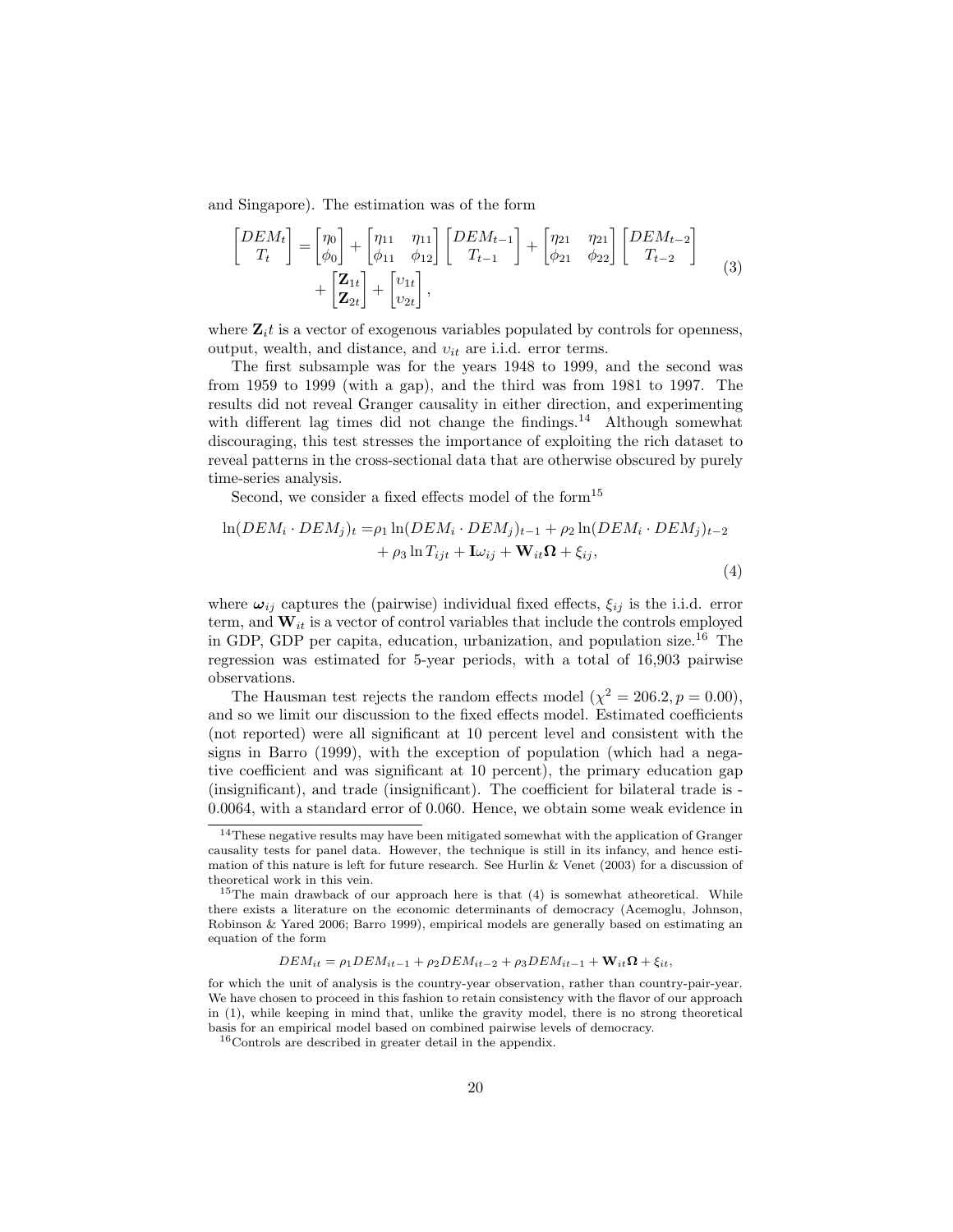support of trade not being a determinant of democracy. Although this approach is imperfect, this regression represents a second attempt to address the endogeneity problem, and suggests that causality flows from democracy to trade, not the other way round. Nonetheless, the weak power of both tests emphasizes the need for all empirical results of this nature to be founded on a sound theoretical basis.

|                  | (D1)         | (D2)         |
|------------------|--------------|--------------|
| Log real GDP     | $-0.009$     | 0.322        |
|                  | (0.03)       | $(0.02)$ *** |
| Log real GDP     | 0.724        | 0.421        |
| per capita       | $(0.05)$ *** | $(0.03)$ *** |
| Log distance     |              | $-1.303$     |
|                  |              | $(0.04)$ *** |
| DD <sub>00</sub> | $-0.323$     | $-0.423$     |
|                  | $(0.06)$ *** | $(0.06)$ *** |
| DD05             | $-0.473$     | $-0.541$     |
|                  | $(0.09)$ *** | $(0.09)$ *** |
| DD10             | 0.021        | $-0.083$     |
|                  | (0.05)       | $(0.05)^*$   |
| DD15             | 0.062        | $-0.086$     |
|                  | (0.06)       | (0.06)       |
| DD19             | 0.073        | $-0.080$     |
|                  | (0.05)       | (0.05)       |
| $\mathrm{R}^2$   | 0.176        |              |
| $\chi^2$         |              | 11445        |
| N                | 139,643      | 139,643      |

Table 7: Influence of democratic development on bilateral trade flows†

† Notes: Huber-White (robust) cluster-adjusted standard errors reported in parentheses. <sup>\*</sup> indicates significance at 10 percent level, ∗∗ indicates significance at 5 percent level, and  $***$ indicates significance at 1 percent level. Only selected variables and dummies are reported.

How important is democratic development in influencing bilateral trade? This is the question that the eighth robustness check seeks to answer. Table 7 provides estimates for both the:  $(D1)$  Fixed effects and  $(D2)$  Random effects estimation for the case where democracy is decomposed into 21 separate dummy variables (DD00–DD20), with one corresponding to each cumulative democratic level in the trade pair. This strategy allows the comparison of how different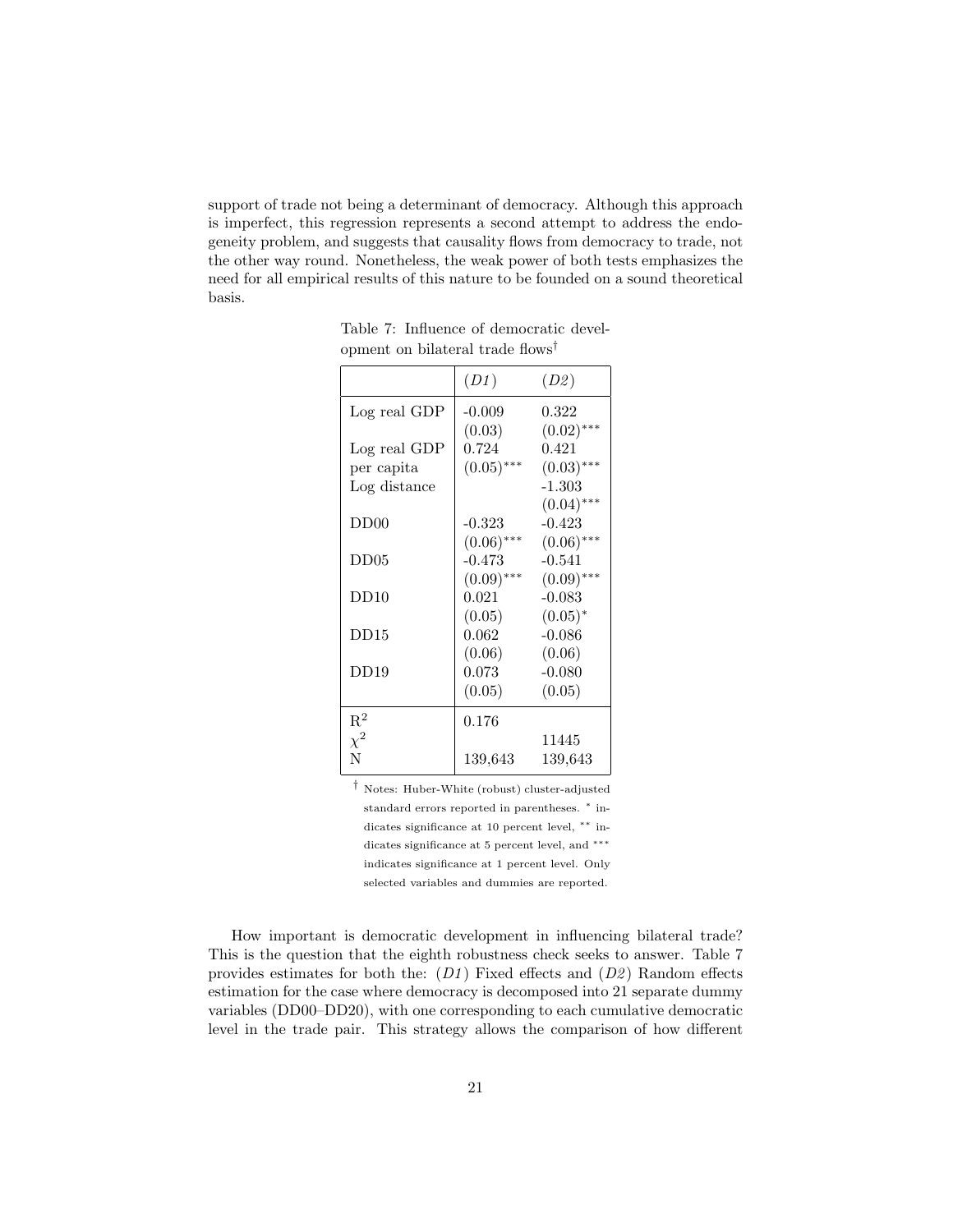levels of democratic development affect bilateral trade, and provides some clues as to whether there is a "threshold" level of democracy in a trading pair for which trade flows experience a significant boost. In the interests of conserving space, only selected dummies are reported.<sup>17</sup> To avoid perfect multicollinearity, the final dummy DD20 was dropped from the regression.

In general, the lower cumulative democracy dummies possess a negative coefficient—indicating that low levels of democratic development have a negative effect on trade in these trading pairs. For  $(D2)$ , the first cumulative democracy dummy for which the coefficient is indistinguishable from zero is DD17; for  $(D1)$ , the coefficient actually turns positive for DD15, and is followed by three more positive, coefficients (for DD17–DD19; with DD16 being negative but insignificantly different from zero). Since both countries must be at least moderately democratic in order to attain a cumulative democracy score of 15 (recall  $DEM \in [0, 10]$ ), this test suggests that the level of democratic development tends to boost trade only for bilateral trading relations between states that display a fairly strong democratic tradition.

#### 5 Conclusion

In closing, we return to the central question that motivated this paper: Do democracies trade more? The answer, at least within the context of this present study, is a qualified yes. Trade fosters the fertilization of ideas, and democracy is surely one of them. This finding has been demonstrated using the gravity specification for a very large panel dataset together with panel regression techniques. To that end, this study has upheld the findings of earlier studies that demonstrate that democracies are more likely to trade with each other. It has, however, also shown that this result is dependent on several key assumptions. The key democracy variable seems to be sensitive to alternative renderings of time periods and cross sections—in the sense that the time series aspect of the data appears to drive the result—and democracy is also moderated by, inter alia, economic size. As such, a one-size-fits-all theory of democratic processes and their political economic influences on trade flows and trade patterns is unlikely to be fruitful. Instead, future theoretical research should distinguish between the motivations of trading nations based not just on their broad political-institutional structures, but also on their level of economic development as well as global economic trends.

Future theoretical research would naturally fall along the lines of attempting to build a more coherent model of how democracy affects trade outcomes. Existing research, as reviewed earlier, seldom provide an explicit basis for democracies affecting trade outcomes. Given the generally strong empirical evidence that suggests that the effects of democracy might be first order instead of second order, theoretical models of trade should consider explicitly accounting for this

<sup>&</sup>lt;sup>17</sup>In the random effects specification, all dummies, except DD15, DD17, and DD19 were significant at the 5 percent level. For the fixed effects specification, the dummies DD2, DD8, DD10–DD16, and DD19–DD19 were not significant at the 10 percent level.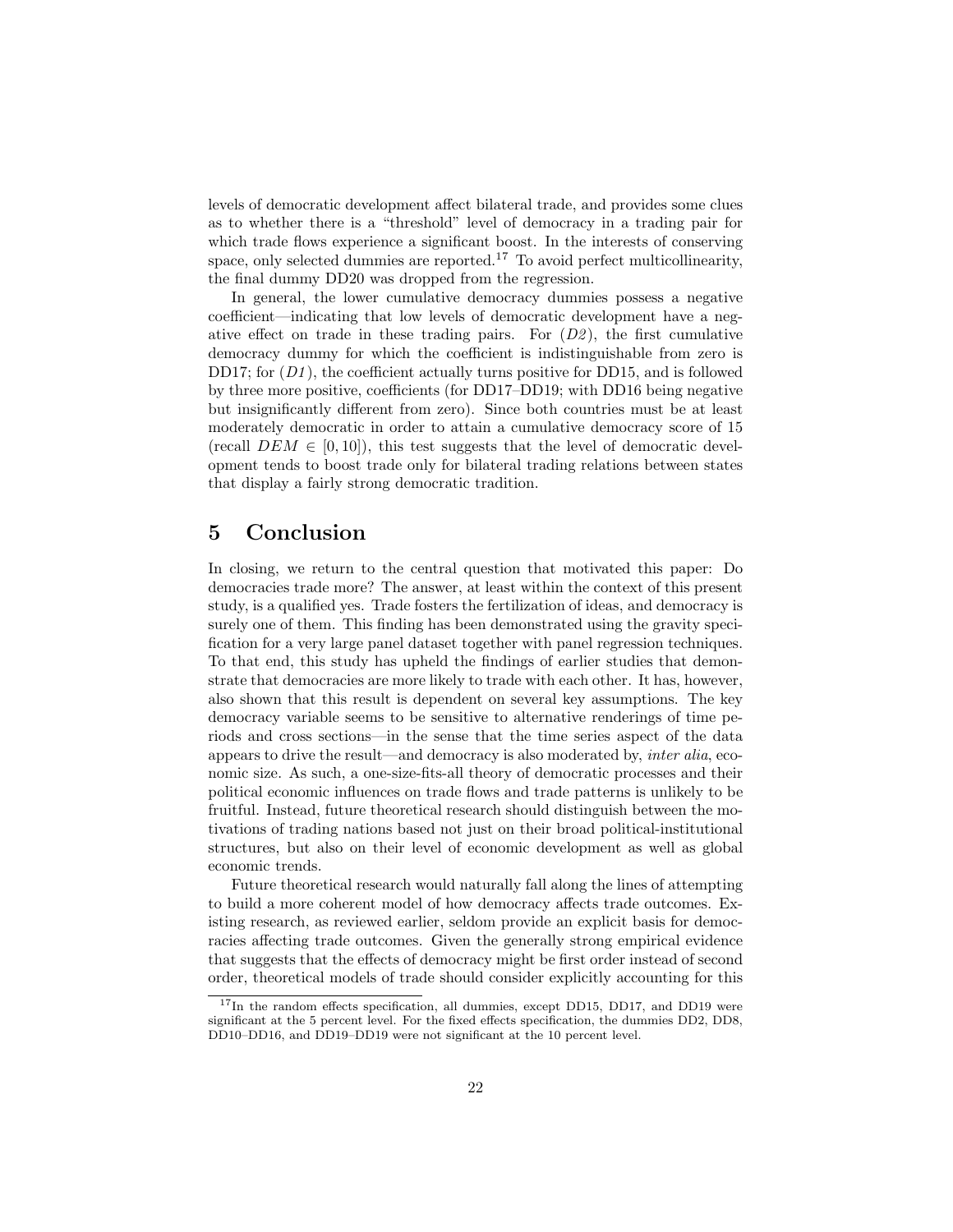characteristic, instead of treating such outcomes as exogenous, as Grossman & Helpman (1994) do. Clearly, any model to this effect should also allow for heterogeneity between developed and developing countries, and, if possible, take into account the role of constraints and influences imposed by the external environment. In this regard, Mansfield et al. (2000) is an important step forward in this direction. (O'Rourke & Taylor 2006) also develop a model premised on a two-country Heckscher-Ohlin world.

Future empirical research would proceed in attempting to further weed out the endogeneity problem by implementing alternative methodologies to control for causality and/or tackle the causality problem head on. This could involve implementing a more complete Granger causality method than that attempted here, one that is amenable to panel data (as discussed by, for example, Hurlin & Venet (2003). Alternatively, one could employ instrumental variable techniques. This would involve introducing democracy as a left hand side variable, employing Logit/Probit to obtain predicted estimates of binary democracy (such as those introduced in Section 4), and using these predicted values as instruments for democracy. The drawback of this strategy—and the main reason why we have not chosen to pursue it for this paper—is that this is likely to significantly reduce the sample size. Eichengreen & Leblang (2006) have recently taken a stab at establishing identification through instruments, but this has been limited to trade openness, as opposed to volume. The paucity of both aspects of research—theoretical as well as empirical—suggests that much remains to be done.

#### References

- Acemoglu, K. Daron, Simon Johnson, James A. Robinson & Pierre Yared (2006). "Income and Democracy". Mimeograph: MIT
- Adserà, Alícia & Carles Boix (2002). "Trade, Democracy, and the Size of the Public Sector: The Political Underpinnings of Openness". International Organization 56(2) (April): 229– 262
- Barro, Robert J. (1999). "Determinants of Democracy". Journal of Political Economy 107(6) (December): S158–S183
- Bliss, Harry & Bruce Russett (1998). "Democratic Trading Partners: The Liberal Connection, 1962–1989". Journal of Politics 60(4) (November): 1126–1147
- Bonanno, Phyllis O. (1997). "Globalization, Trade and Democracy". Economic Reform Today 3: 2–3
- Dixon, William J. & Bruce E. Moon (1993). "Political Similarity and American Foreign Trade Patterns". Political Research Quarterly 46(1) (March): 5–25
- Eichengreen, Barry & David Leblang (2006). "Democracy and Globalisation". Working Paper 219, Bank of International Settlements
- Engler, Mark (2003). "Free Trade vs. Democracy". CounterPunch February 10: Article 4
- Feenstra, Robert C., James R. Markusen & Andrew K. Rose (2001). "Using the Gravity Equation to Differentiate Among Alternative Theories of Trade". Canadian Journal of Economics 34(2) (May): 430–447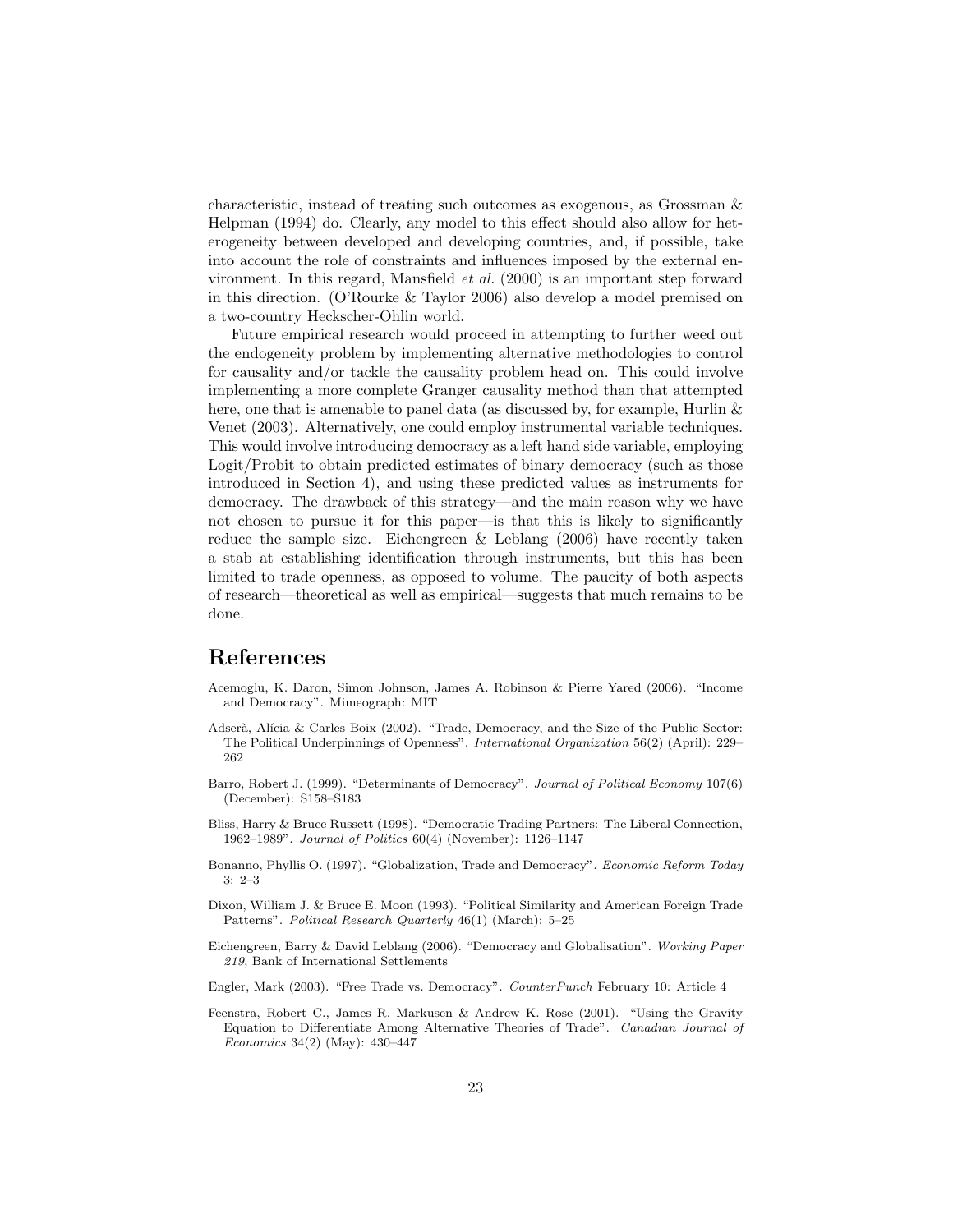- Frankel, Jeffrey A. & David H. Romer (1999). "Does Trade Cause Growth?" American Economic Review 89(3) (June): 379–399
- Grossman, Gene M. & Elhanan Helpman (1994). "Protection for Sale". American Economic Review 84(4) (September): 833–850
- Huntington, Samuel P. (1991). The Third Wave: Democratization in the Late Twentieth Century, volume 4 of Julian J. Rothbaum Distinguished Lecture Series. Norman, OK: University of Oklahoma Press
- Hurlin, Christophe & Baptiste Venet (2003). "Granger Causality Tests in Panel Data Models with Fixed Coefficients". Mimeograph: Université Paris I
- Mansfield, Edward D., Helen V. Milner & B. Peter Rosendorff (2000). "Free to Trade: Democracies, Autocracies, and International Trade". American Political Science Review 94(2) (June): 305–321
- Mansfield, Edward D., Helen V. Milner & B. Peter Rosendorff (2002). "Why Democracies Cooperate More: Electoral Control and International Trade Agreements". International Organization 56(3) (August): 477–513
- Marshall, Monty G. & Keith Jaggers (2003). Polity IV Project: Political Regime Characteristics and Transitions, 1800–2003. College Park, MD: Center for International Development and Conflict Management
- Mayer, Wolfgang (1984). "Endogenous Tariff Formation". American Economic Review 74(5) (December): 970–985
- McCallum, John C.P. (1995). "National Borders Matter: Canada–U.S. Regional Trade Patterns". American Economic Review 85(3) (June): 615–623
- Milner, Helen V. & Keiko Kubota (2005). "Why the Move to Free Trade? Democracy and Trade Policy in the Developing Countries". International Organization 59(1) (January): 157–193
- Mitra, Devashish, Dimitrios D. Thomakos & Mehmet A. Ulubaşoğlu (2002). "'Protection for Sale' in a Developing Country: Democracy versus Dictatorship". Review of Economics and Statistics 84(3) (August): 497–508
- Morrow, James D., Randolph M. Siverson & Tressa E. Tabares (1998). "The Political Determinants of International Trade: The Major Powers, 1907–90". American Political Science Review 92(3) (September): 649–661
- Olson, Mancur (1982). The Rise and Decline of Nations: Economic Growth, Stagflation, and Social Rigidities. New Haven, CT: Yale University Press
- O'Rourke, Kevin H. & Alan M. Taylor (2006). "Democracy and Protectionism". Working Paper 12250, NBER
- Polachek, Solomon W. (1997). "Why Democracies Cooperate More and Fight Less: The Relationship Between International Trade and Cooperation". Review of International Economics 5(3) (August): 295–309
- Rose, Andrew K. (2000). "One Money, One Market: The Effect of Common Currencies on Trade". Economic Policy 15(30) (April): 7–45
- Rose, Andrew K. (2005). "Which International Institutions Promote International Trade?" Review of International Economics 15(4) (September): 682–698
- Rose, Andrew K. & Mark M. Spiegel (2004). "A Gravity Model of Sovereign Lending: Trade, Default, and Credit". IMF Staff Papers 51(Special Issue) (June): 50–63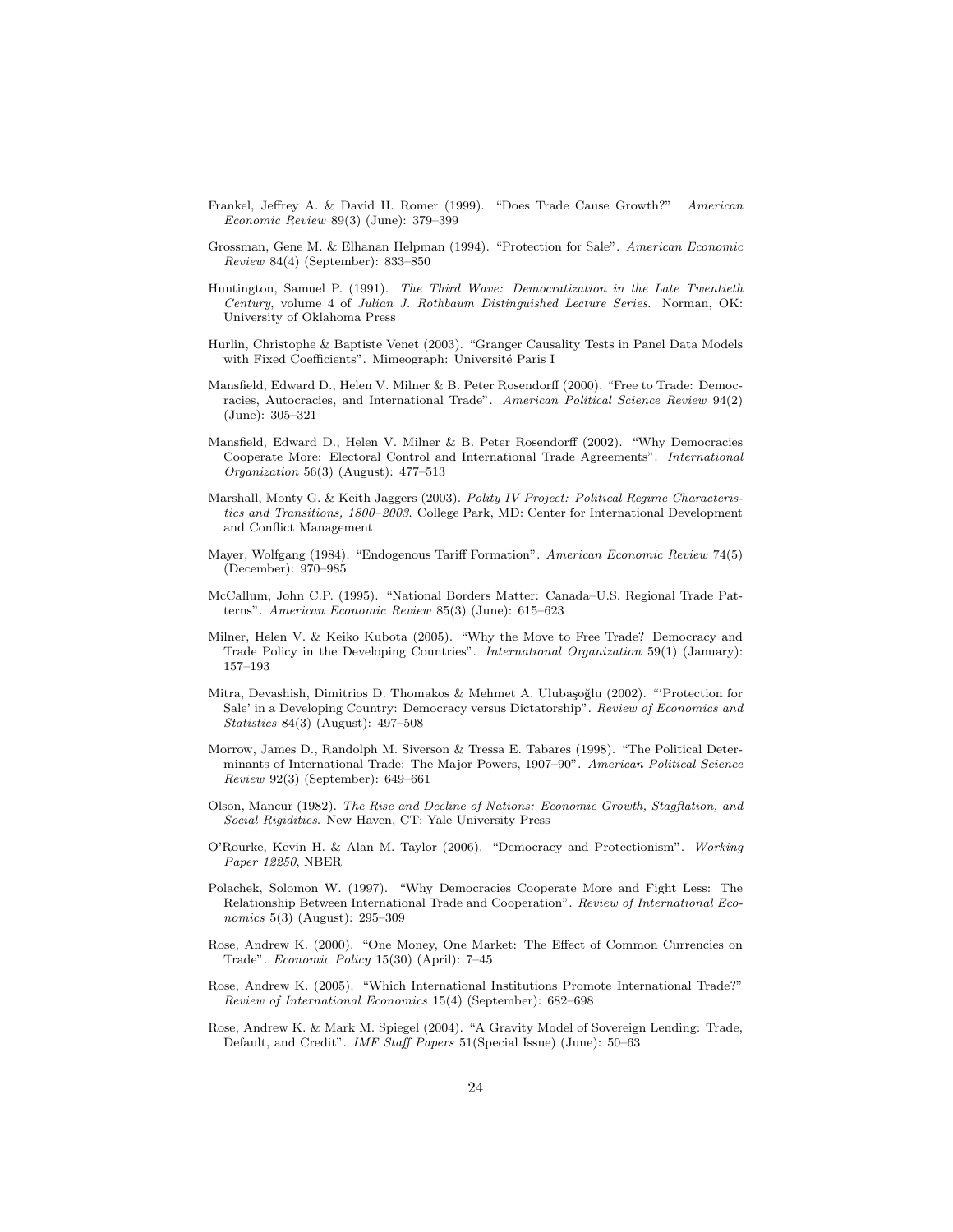- Singer, K. David & Melvin Small (1994). Correlates of War Project: International and Civil War Data, 1816–1992. Ann Arbor, MI: Inter-university Consortium for Political and Social Research
- Tavares, José & Romain Wacziarg (2001). "How Democracy Affects Growth". European Economic Review 45(8) (August): 1341–1378
- Yang, Cheng-Chen (1995). "Endogenous Tariff Formation under Representative Democracy: A Probabilistic Voting Model". American Economic Review 85(4) (September): 956–963

### Appendix

This appendix discusses in some detail the various controls employed for both the benchmark regressions as well as the regressions used in the robustness testing section of the paper. It also discusses in greater detail the data sources.

The vectors for controls are as follows:

 $F_{\mathcal{D}}$ 

$$
\mathbf{X}_{ij} = \begin{bmatrix} Border \\ Lang \\ Land \\ Island \\ Mass \\ ColOcc \\ ColHist \\ Nation \end{bmatrix}, \qquad \mathbf{Y}_{ijt} = \begin{bmatrix} FTA \\ CU \\ CourCol \\ Open \end{bmatrix}, \qquad (A.1)
$$

where the time invariant terms are: *Border* is a binary variable which is unity when the trading pair share a contiguous border, and zero otherwise; Lang is a binary variable which is unity when the trading pair share a common language, and zero otherwise; Landl  $\in [0,2]$  is the number of landlocked countries in a trading pair,  $Island \in [0, 2]$  is the number of island nations in a trading pair; Mass is the combined land area of the trading pair; and ColOcc, ColHist and Nation are binary variables which take on unity if either nation in the pair were ever colonized, shared the same colonizer, or are part of a common nation during the sample, respectively.

The time-variant terms are: the binary variables  $FTA$ ,  $CU$  and  $CurCol$ , which take on unity when the trading pair belong to a regional trading agreement, a currency union, or are both colonies at time  $t$ , and zero otherwise; and a measure for openness. Throughout most of the paper, this measure was taken to be applied import duties. The robustness section applied instead a measure derived from

$$
Openness_t = \frac{Imports_t + Exports_t}{GDP_t},
$$

where  $Imports_t$  and  $Exports_t$  denote aggregate imports and exports at time t, respectively.

The robustness section also incorporated two additional controls, one for policy quality and another for political stability. These were a continuous variable